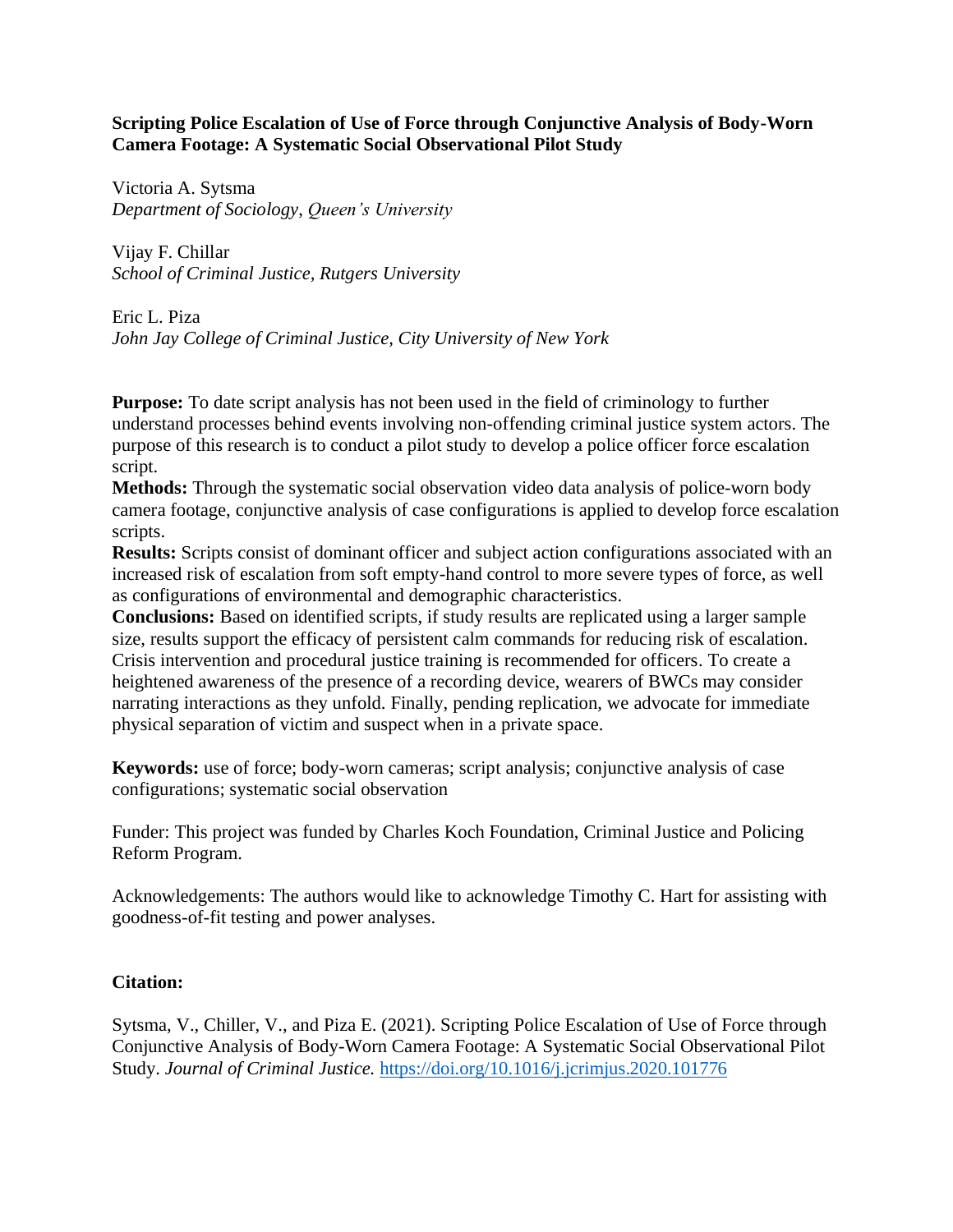#### **Introduction**

Script analysis has become a popular method of identifying and articulating situational processes in the field of criminology (Dehghanniri  $\&$  Borrion, 2019). Owing to its roots in situational crime prevention (Clarke & Cornish, 1985; Cornish, 1994a; 1994b), script analysis overwhelmingly favors the mapping of crime events over other event types within the criminal justice system. Script analysis provides an exciting avenue for analyzing criminal justice procedures at the situational level. Recent survey research points to police officer use of force as an event type of significant concern for criminologists, criminal justice practitioners, and the public (see Davis, Whyde, and Langton, 2018). Such negative experiences with police have implications for perceptions of police legitimacy and crime control (Brunson, 2007; Rosenbaum et al., 2005; Kirk & Papachristos, 2011).

Using Ekblom and Gill's (2016) factors linking actor 'performance' to situational prevention as a framework in a combined functional and causal scripting approach, the present exploratory study uses scripting to describe a series of varying dominant configurations of choice-structuring properties (see Cornish & Clarke, 1987) related to escalation of police use of force. We rely on systematic social observation and video data analysis of police use of force cases captured on police body-worn cameras to identify actions and environmental characteristics present during the use of force event (Reiss, 1968; 1971; Nassauer & Legewie, 2018; Glaser, 2016). Additionally, we incorporate arrest data to identify individual characteristics of involved parties. Upon identifying factors linking actor performance to situational prevention, we use conjunctive analysis of case configurations (Miethe, Hart, and Regoeczi, 2008) to identify dominant case configurations of police officer and suspect actions and demographic characteristics, as well as common case configurations of environmental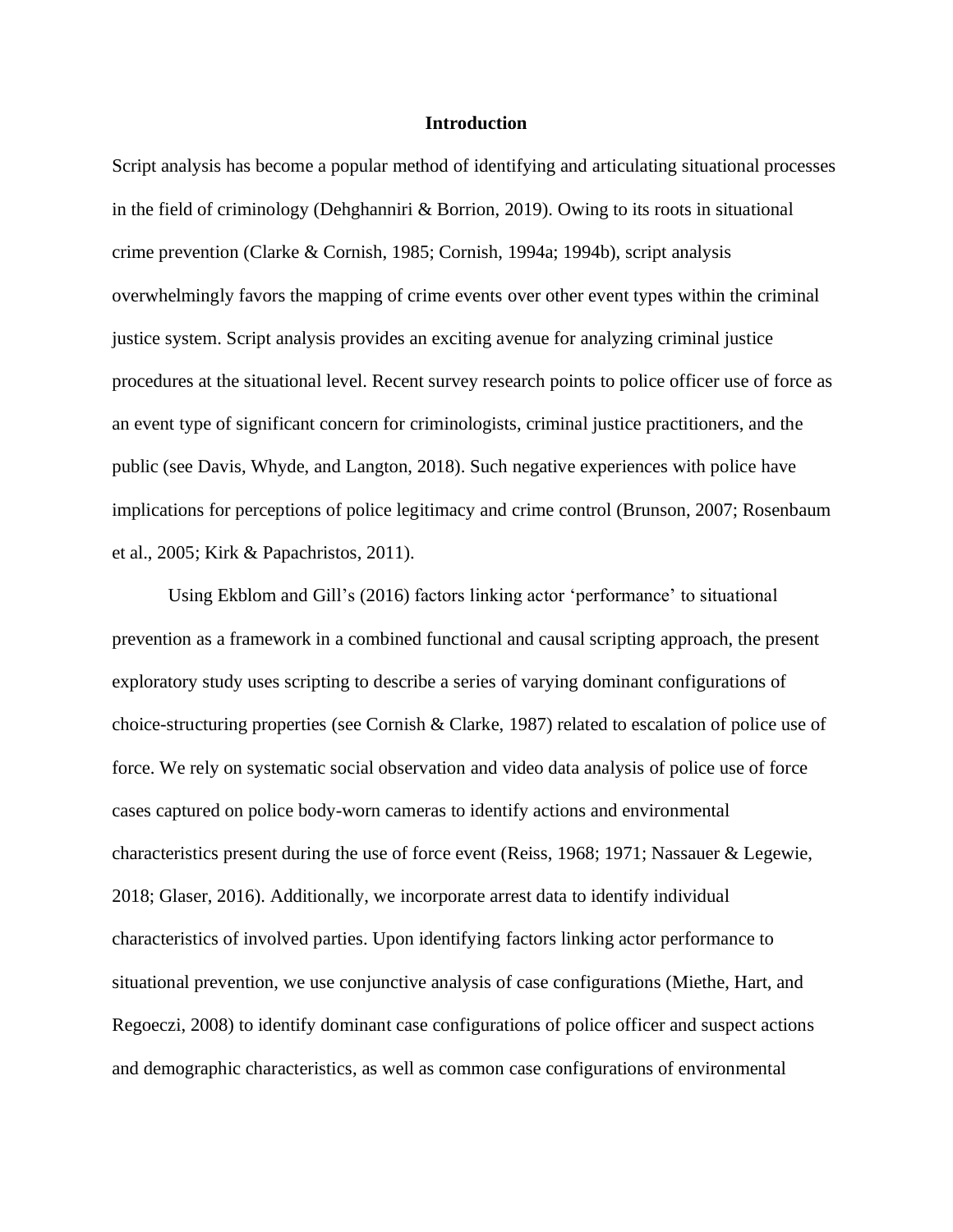characteristics. We further determine the relative risk of use of force escalation from soft emptyhand force to more severe forms of force by case configuration. Drawing on study findings, we discuss situational prevention strategies and policy recommendations related to escalation of police use of force that may be considered pending replication of results.

### **Review of the Relevant Literature**

### *Script analysis and non-offending criminal justice system actors*

Script analysis was first used in cognitive science to frame how humans process frequently experienced events (see Abelson, 1976; Schank & Abelson, 1977). As Ekblom and Gill (2016) argue, scripting in criminology has taken on the opposite goal from that of cognitive science. Instead of mapping how humans complete complex tasks without having to actively choose to do so, script analysis in criminology aims to model decision-making processes. The utility of articulating the situational processes of a criminal event is rooted in *rational choice perspective* and *situational crime prevention* (SCP). Rational choice perspective suggests we set various objectives throughout our daily lives, and in determining how to meet such objectives, weigh the costs and benefits associated with each available option for achieving a goal. In the case of criminal activity, Cornish and Clarke (1987) posited that decisions to offend are crime-specific and are the product of the interaction between characteristics of offence and of offender. Clarke (1983) described SCP as measures meant to reduce opportunities for crime, and increase the risks associated with committing crime.

Due to criminological scripting's SCP roots, script analysis overwhelmingly favors the mapping of crime events to "identify the necessary and sufficient requirements" and inform crime control strategies (Cornish, 1994a, p. 39; see also Leclerc and Wortley, 2014). A recent systematic review by Dehghanniri and Borrion (2019) identified 105 original scripts on a variety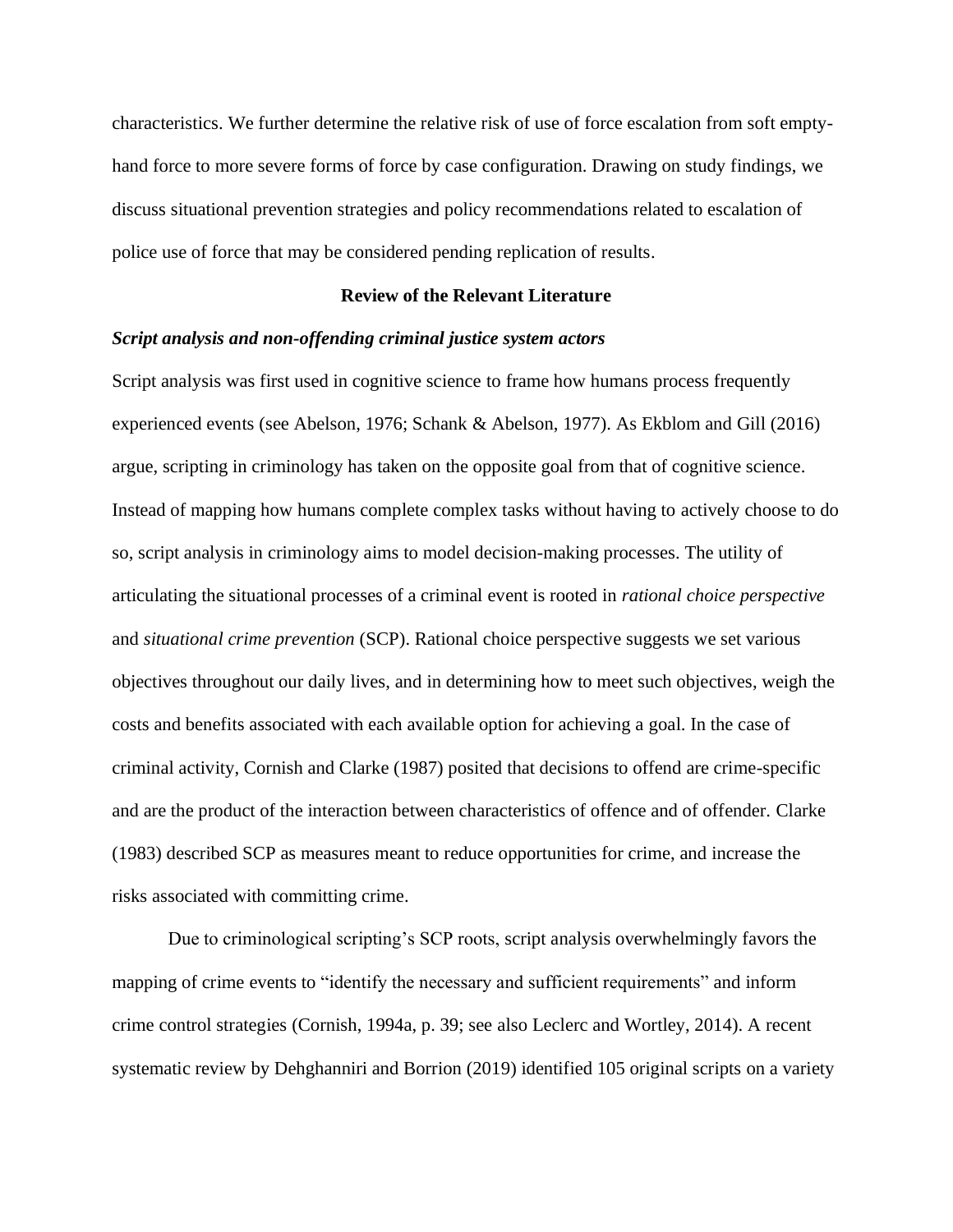of crime types, including cybercrime, corruption, drug-related offences and many more. Leclerc and Reynald (2015) applied script analysis to the intervention of capable guardians in public settings, but beyond this study, script analysis has yet to be comprehensively exploited to empirically map events directed by non-offending criminal justice system actors. Given the present sense of urgency around criminal justice reform, to inform situational strategies researchers must expand script analysis beyond the mapping of the criminal event to include events directed by non-offending criminal justice system actors.

### *Situational factors influencing use of force*

The U.S. Bureau of Justice Statistics' Police-Public Contact Survey found that 2% of the 53.5 million persons  $(-1)$  million people) who had contact with police over a 12-month period experienced use of force or threat of use of force; when asked about the most recent contact with police, the number increases to 3% (Davis et al., 2018). Of those who experienced pushing, grabbing, hitting, or kicking during their most recent contact with police, 78% believed the action to be excessive (Davis, et al., 2018). Negative experiences with police, even indirect experiences, carry the implication of erosion of perceptions of legitimacy (Brunson, 2007; Rosenbaum et al., 2005). When the public views agents of the law unfavorably, the ability of such agents to maintain social order is severely compromised (Sampson & Bartusch, 1998; Kirk & Matsuda, 2011; Kirk & Papachristos, 2011).

Contemporaneous to the social implications of unnecessary or excessive force, many police agencies in the United States have policy mandating officers use verbalization for the purpose of de-escalation prior to using force, and apply force as an escalating series of actions when necessary (National Institute of Justice, 2008). For example, as a result of a 2011 U.S. Department of Justice Civil Rights Division investigation into the Newark, NJ Police Division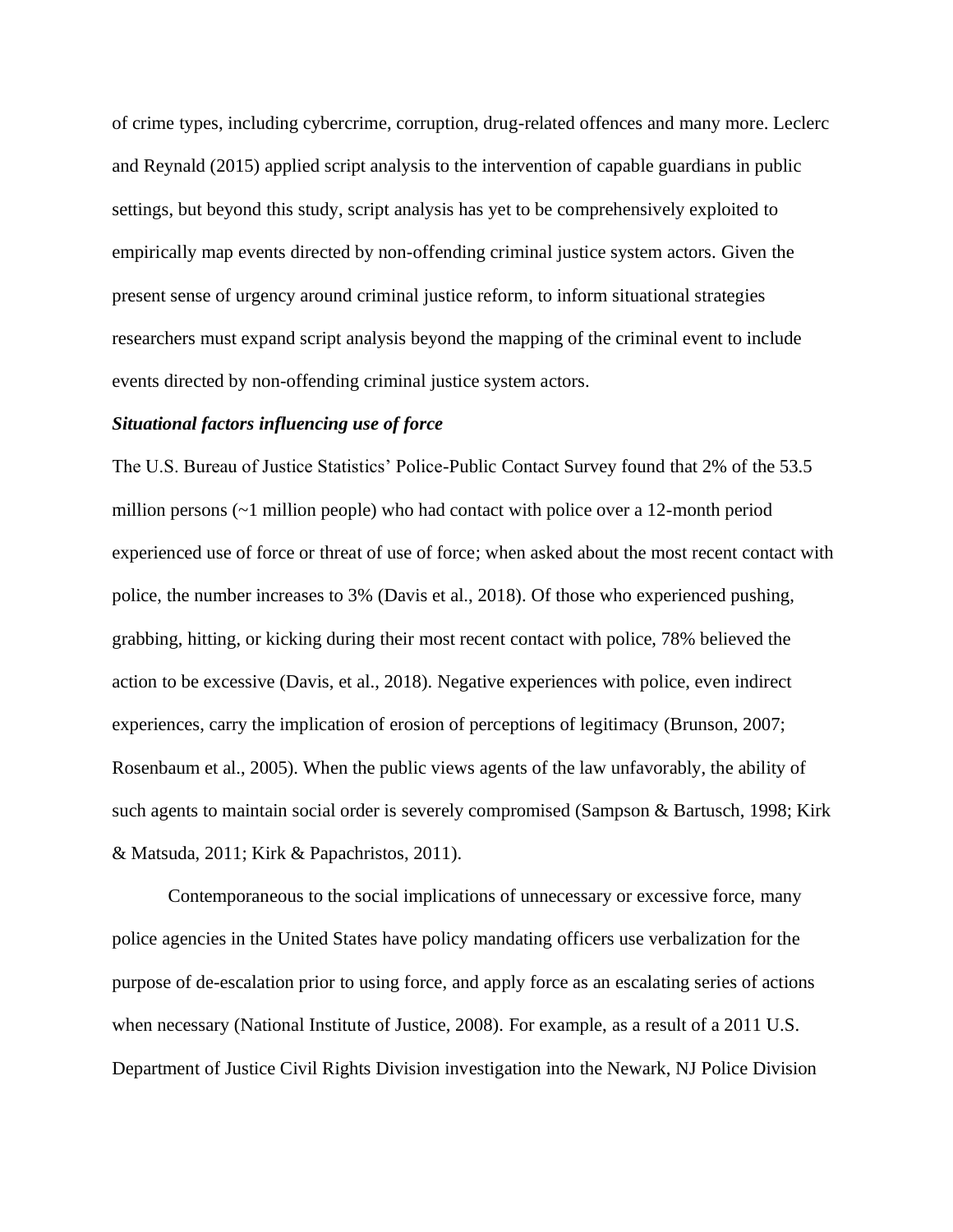(NPD), the NPD entered into a federal consent decree requiring the adoption of a wide range of reforms, such as an updated use of force policy (U.S. Department of Justice Civil Rights Division, 2014; U.S. v. City of Newark, 2016, p. 1; Newark Police Division, 2018, p. 2). Activities described by this policy include providing subjects with a reason for their arrest prior to using force, de-escalation of the situation through verbal commands and information gathering, and recognizing that officer demeanor can influence escalation (Newark Police Division, 2018, p. 14). As with traditional crime scripting, if processes of police officer use of force are identified, such characteristics can inform situational prevention by identifying configurations of officer actions most related to the escalation of force.

Extant literature points to various situational factors that impact officers' decisions to use force when interacting with citizens. For example, suspect resistance (Alpert &Dunham, 1997; Bolger, 2013; MacDonald et al., 2003), number of officers on scene (Terrill, 2005), incidents involving citizens with mental health issues or intoxication (Rossler & Terrill, 2017; Lawton, 2007), and officer discretion regarding activation of body worn cameras (Malm, 2019) can all increase the likelihood of use of force. Beginning with the seminal work of Toch (1969), researchers have identified officer-citizen interactions as a transactional exchange of suspect and officer behaviour. The series and ordering of events can largely determine whether force occurs (Binder and Scharf, 1980; Terrill, 2005). As noted by White (2016), a full understanding of both police and citizen violence can potentially reduce unnecessary violence by both parties.

### *Scripting choice-structuring properties*

Crime scripts organize crime events into sequential stages leading to a specifiable goal (Holt & Lee, 2020: Keatley, Mcgurk, & Allely, 2020; Brayley, Cockbain, & Laycock, 2011; Chiu, Leclerc, & Townsley, 2011; Leclerc, Wortley, & Smallbone, 2011). Ekblom and Gill (2016)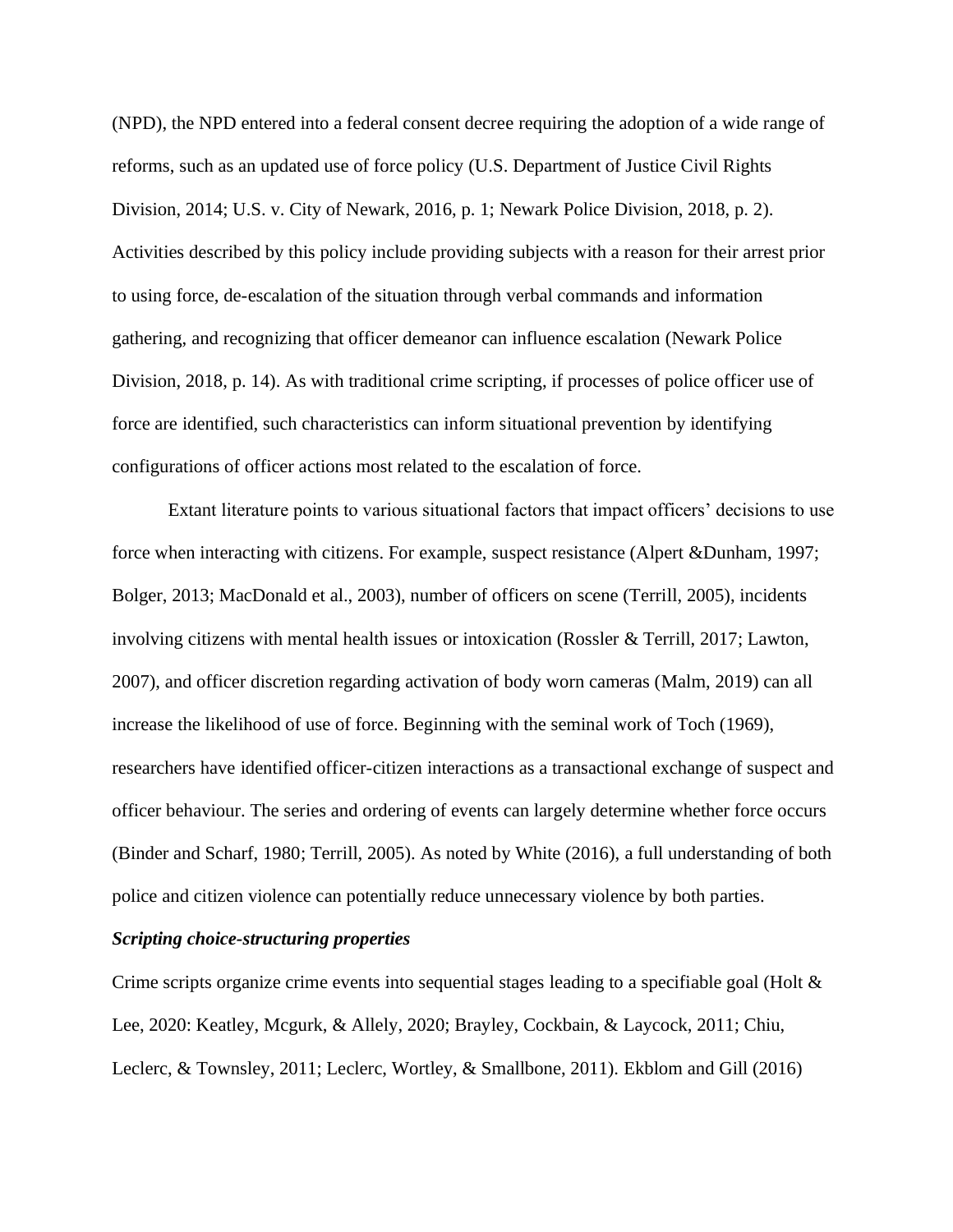refer to this type of script as a *procedural script* which provides a *functional explanation*. Procedural, functional explanation scripts can contribute to SCP strategies by informing crime commission sequence manipulation, or "pinch points" for which environmental manipulation is not possible (Cornish, 1994b; Ekblom & Gill, 2016). An example of such a SCP strategy can be found in Sytsma and Piza's (2018) presentation of an open-air drug market script. The authors identified the time-period following the drug transaction as an optimal law enforcement intervention point given that drug sellers commonly maintained their anchor point within the drug market after a drug sale. With that said, Cornish (1994b, p. 171) draws on Abelson (1981) in the assertion that crime scripts are not rigidly organized scenes. Individual circumstances and situational factors can influence scripts to modify and adapt. According to Cornish (1994b, p. 172), "the routinization which develops will be complex and able to handle multiple contingencies."

In advocating broadening criminological script analysis beyond those that model sequential stages leading to a specifiable goal, Ekblom and Gill (2016, p. 323) present an expanded definition of scripting which includes articulation of subject actions, targets of such actions, as well as "totality of the relevant environment, situation or setting." In contrast to procedural, functional explanation scripts, Ekblom and Gill (2016) advocate for combining functional perspectives with causal perspectives to identify both actions, as well as psychological, ecological, and situational contributors to behavior. Additionally, in Clarke and Cornish's 1985 essay on modeling offender decisions, they emphasize that because the goal of script development is generally SCP, event modeling need not be complete and thorough, but rather must only provide enough description to inform crime prevention policy and further empirical inquiry. As such, scripts or other such 'templates' (see Brantingham and Brantingham,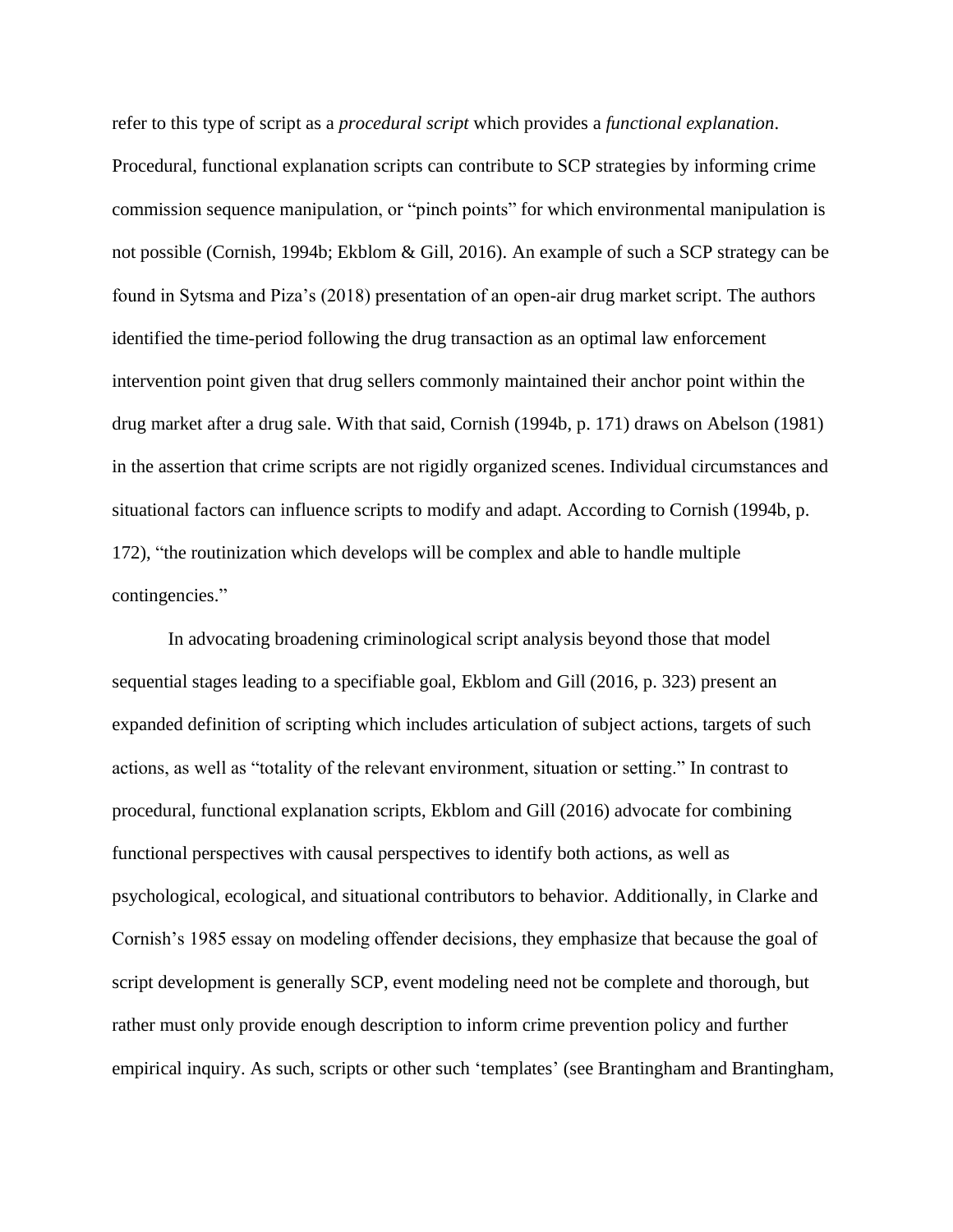1984) which include *choice-structuring properties* (see Cornish & Clarke, 1987) such as locations, props, cast, roles, and actions can make a useful contribution to SCP strategy development.

The present study builds upon scripting of crime event sequences and capitalizes on Ekblom and Gill's (2016) broad definition of script analysis to explore a series of varying dominant configurations of choice-structuring properties related to escalation of police use of force. Such properties include police officer and suspect action points, and environmental and individual characteristics. By presenting variants of the force escalation script, we account for the "multiple contingencies" inherent in the "routinization" of complex events (see Cornish, 1994b, p. 172).

### *Using conjunctive analysis for functional, causal scripting*

In Ekblom and Gill's (2016) discussion of functional and causal approaches to script development, the authors point out factors linking actor 'performance' (or action) to situational prevention. Those factors relevant to the present study include *perception of opportunity*, *awareness space* (borrowed from Brantingham and Brantingham (1993)), and *precipitators* (see also Wortley, 2008). For the remainder of this article we will refer to factors linking actor performance to situational prevention as *performance-prevention linking constructs*. Perception of opportunity refers to potential for variability in assessment of opportunity and can include both indicators of opportunity and moderating conditions that reduce or protect against opportunity. In a use of force event, indicators of police officer *perception of opportunity* for force escalation might include suspect verbal or physical antagonism, weapon possession or attempts by the suspect to flee the scene (Alpert, Dunham, & MacDonald, 2004; Garner,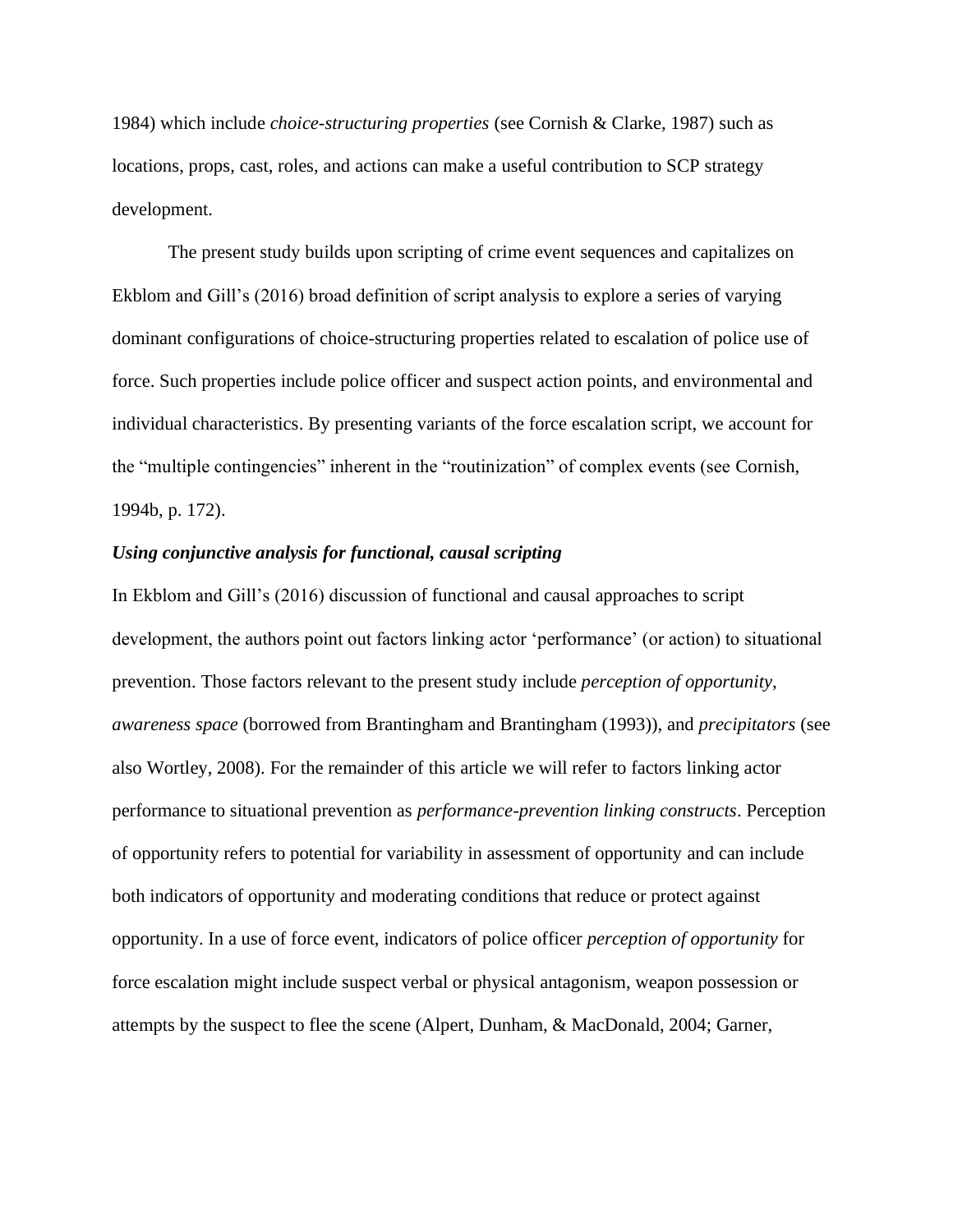Maxwell, Heraux, 2006; Terrill, 2003, 2005). An action such as explaining to a suspect why they are being detained may protect against opportunity for escalating use of force.

For police officers, training, experience, and institutional culture influence actions and reactions in a variety of settings or *awareness spaces* (Wood, Tyler, & Papachristos, 2020; Dror, 2007; Paoline and Terrill, 2007; Terrill, Paoline, & Manning, 2003). Public spaces prompt actions that differ from those in private spaces and other setting factors can influence police officer actions as well (Sherman, 1980; Alpert and Smith, 1994). For example, the presence of various types of bystanders in a public space may influence performance (Garner et al., 2006). *Precipitators* are factors that can provoke a reaction, such as a suspect triggering anger in a police officer through verbal antagonism. Consideration of these performance-prevention linking constructs add complexity to the scripting process. However, conjunctive analysis of case configurations provides an avenue for combining functional and causal approaches to scripting, and account for multiple contingencies in a manner conducive to developing situational prevention strategies for police officer escalation of use of force.

Conjunctive analysis of case configurations (CACC) can be described as a multivariate technique for the analysis of categorical variables which allows for the establishment of causal relationships (Miethe, Hart, & Regoeczi, 2008; Bryant, Townsley, & Leclerc, 2014). Once predictors of a given outcome are selected, the purpose of CACC is threefold: 1. to identify all possible combinations of predictor variable attributes; 2. determine how cases are distributed among attribute combinations; 3. explore "the relative distribution of particular categories of the outcome variable across these configurations" (Miethe et al., 2008, p. 229).

Bryant et al. (2014, p. 75) refer to CACC as "case-oriented rather than variable-oriented." Each observation is considered based on combinations of contexts. Results are presented in a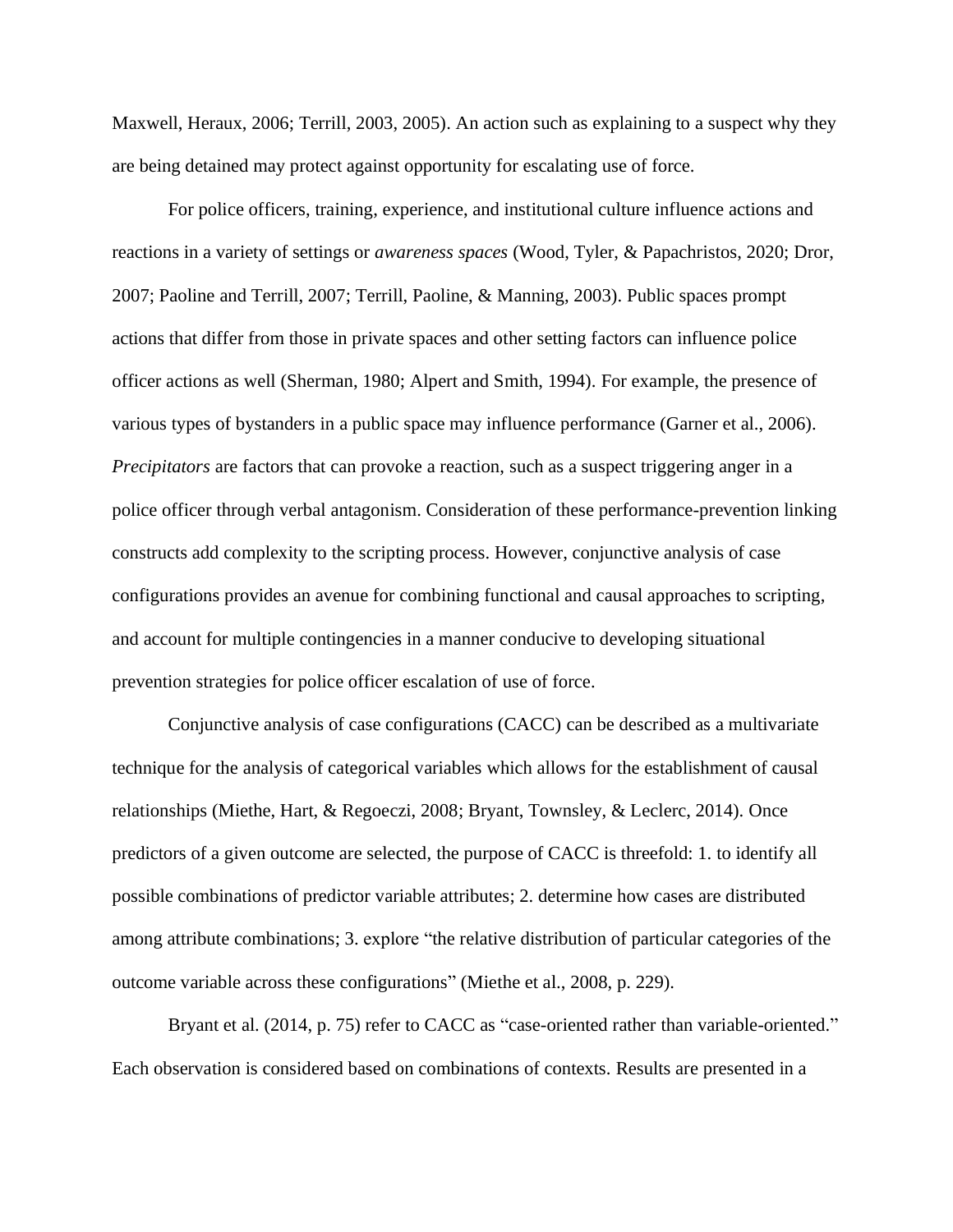matrix or *truth table* (Hart, 2020). From a truth table the researcher can extract *dominant* case configurations or profiles. A configuration is considered dominant if it meets a pre-determined threshold criterion for the number of cases that share the same configuration (Hart, 2020). Thresholds are determined based on sample sizes or other practical considerations unique to one's research purposes. For example, in their study of 364 offenders Doherty and Cwick (2016) relied on a threshold criterion of  $\geq$ 5, meaning a configuration was considered dominant if observed in 5 or more cases. Studies with larger sample sizes (e.g.  $\geq$  3000) have applied the more stringent threshold of  $\geq 10$  (see Rennison, Dragiewicz, and DeKeseredy, 2013).

CACC has been used to study a variety of criminal justice-related topics (see Miethe et al., 2008; Doherty and Cwick, 2016; Shaffer and Miethe, 2011; DeLeeuw and Pridemore, 2018; and Gruenewald et al., 2019). CACC has specifically been employed to identify combinations of environmental and situational factors for the purpose of developing SCP strategies, and many such studies fit Ekblom and Gill's (2016) expanded definition of script analysis. For instance, Miethe and Sousa (2010) explored the situational context of carjacking incidents; Rennison et al. (2013) explored the situational context of reporting to police instances of violence against women; Bryant et al. (2014) explored protective measures at the situational level during maritime piracy events; and Hart and Miethe (2015) identified the environmental characteristics of robbery locations.

### **Scope of the Current Study**

The current study is the outgrowth of an applied partnership between the authors and the NPD. NPD is the largest police agency in New Jersey, employing 1,155 sworn police officers in 2018 (the final year of the current study period).<sup>1</sup> The City of Newark exhibited a Part 1 crime rate of

<sup>1</sup> See https://ucr.fbi.gov/crime-in-the-u.s/2018/crime-in-the-u.s.-2018/tables/table-78/table-78-state-cuts/newjersey.xls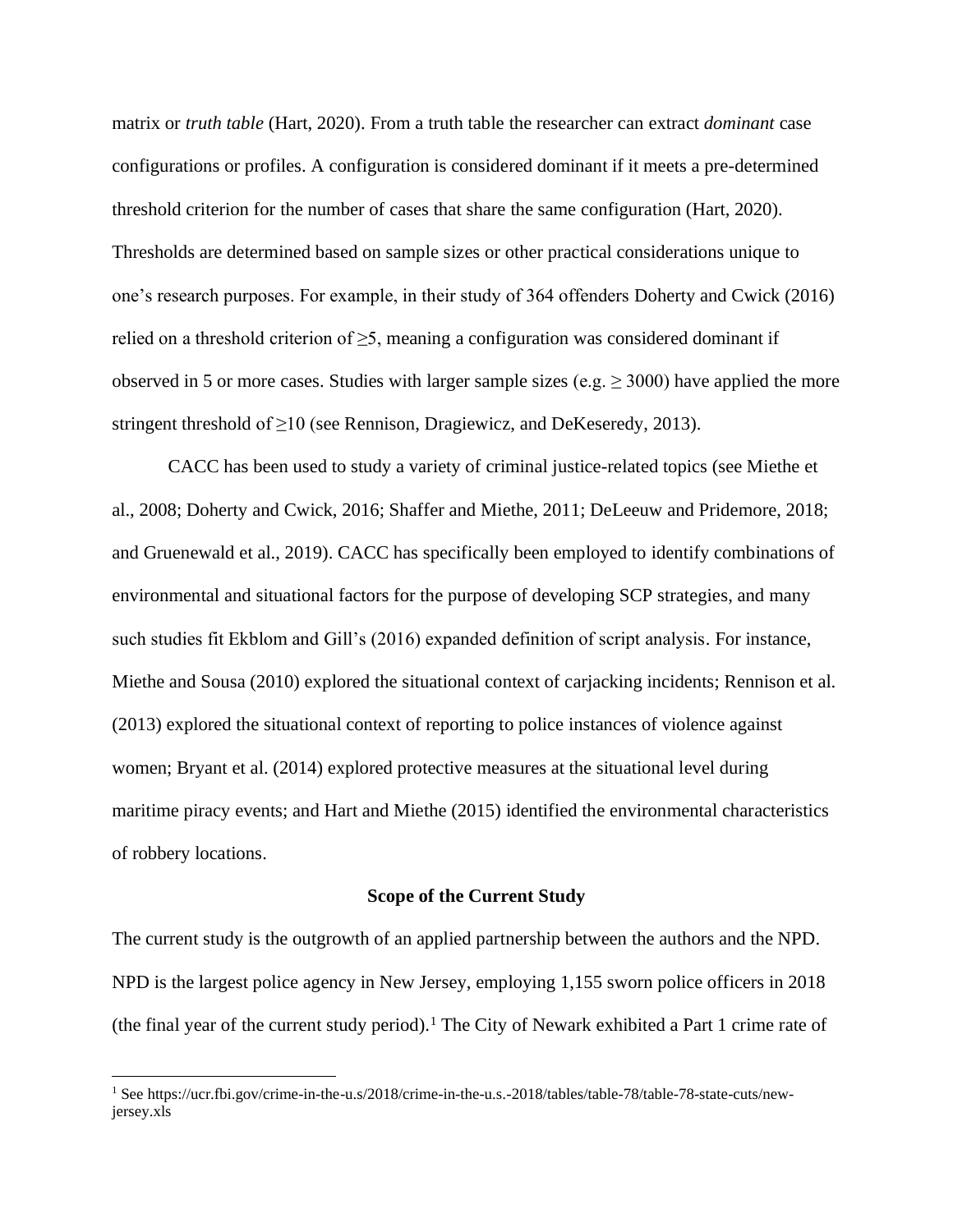2,743 per 100,000 residents in 2018, the ninth highest of New Jersey municipalities with at least 50,000 residents. <sup>2</sup> Racial minorities account for the majority of the population with 26.1% of residents identifying as White-alone. Newark has a poverty rate of 28% as compared to 9.2% statewide.<sup>3</sup>

As mentioned prior, the NPD entered into a federal consent decree resulting from a Department of Justice Investigation finding the agency engaged in a pattern or practice of civil rights violations, particularly as it relates to officer use of physical force. The Department of Justice mandated the NPD enact several reforms to remedy this issue, including the deployment of BWCs, updating use of force policies, and de-escalation training. To better understand how police-citizen encounters unfolded within the context of these police reforms, the research team designed a systematic social observation (SSO) of BWC footage of police use of force events.

The purpose of the present exploratory study is fourfold:

- 1. Based on Ekblom and Gill's (2016) combined functional and causal scripting approach, identify action points and environmental characteristics present during use of force events which are indicative of performance-prevention linking constructs (*perception of opportunity*, *awareness space*, and *precipitators*).
- 2. Identify how cases are distributed among dominant configurations of action point, and environmental and individual characteristic indicators.
- 3. Determine the relative risk of use of force escalation from soft empty-hand force to more severe forms of force based on case configuration.
- 4. Draw on study findings to identify situational prevention strategies and policy recommendations which may be considered pending replication of results.

<sup>2</sup> https://ucr.fbi.gov/crime-in-the-u.s/2018/crime-in-the-u.s.-2018/tables/table-8/table-8-state-cuts/new-jersey.xls

<sup>3</sup> https://www.census.gov/quickfacts/fact/table/NJ,newarkcitynewjersey/PST045219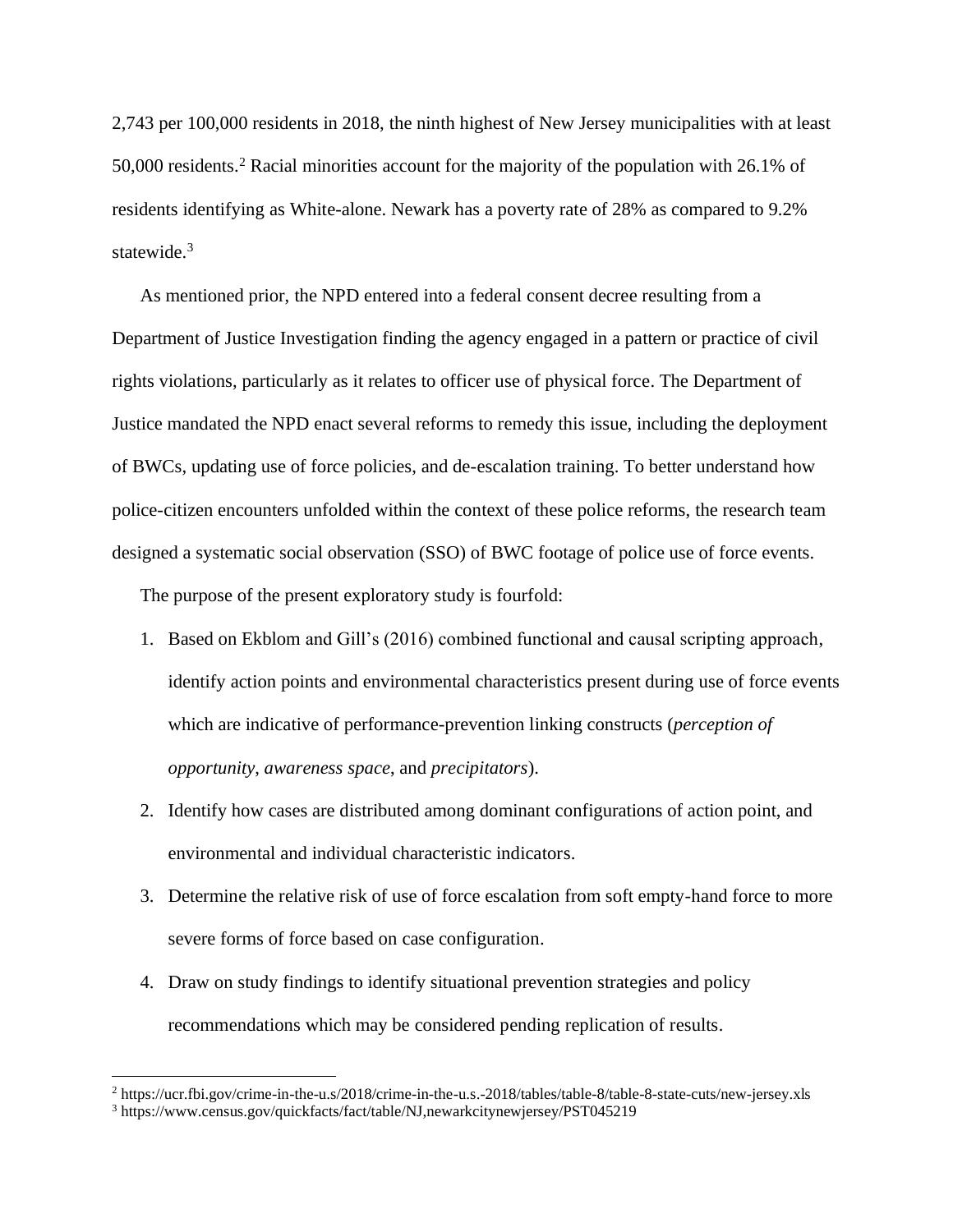### **Methods**

## *Design and sampling*

The present study is a SSO video data analysis of police use of force cases captured on BWC by the NPD. SSO is a systematic method of data collection developed by Reiss (1968, 1971) wherein data collection is independent of the phenomena being observed. It has previously been used to study police-citizen interactions in-person through 'ride-alongs' with police (for example, see Todak and James, 2018). Video data analysis, involving the analysis of pre-existing video footage to uncover situational dynamics of human behavior, provides an innovative venue for SSO (Nassauer & Legewie, 2018). Further, Makin, Willits, and Brooks (2020) demonstrate that BWC footage enables researchers to contextualize outcomes of police-citizen encounters, and such a data source has been used previously by these authors to identify the duration of police use of physical force, among other outcomes (Willits & Makin, 2018).

The sample for this exploratory study consists of 91 use of force events recorded by BWCs between December 2017 through the end of 2018.<sup>4</sup> The unit of analysis is *use of force events* which includes at least one instance of police use of physical force. *Use of force events* include a period of time preceding and following the use of force incident(s), beginning when the officers are first visibly seen interacting with any involved parties (e.g., suspects, bystanders, or victims). The exception to this is cases for which the video footage begins after police had already begun interacting with involved parties. There are 36 such cases in this study. The end of

<sup>&</sup>lt;sup>4</sup> The population is all 122 use of force events recorded by BWCs between December 2017 through the end of 2018. Of 122 cases, 18 were excluded because the use of force event was not actually captured by BWC. In these cases, the BWC-equipped officer(s) arrived on-scene after force had been applied. In 5 additional cases use of force occurred after arrest processing. Six cases were excluded either because the use of force constituted the application of handcuffs  $(n=3)$  or because the internal affairs unit was actively investigating the cases  $(n=3)$ . Finally, a single incident was incorrectly tagged as two events in the BWC database.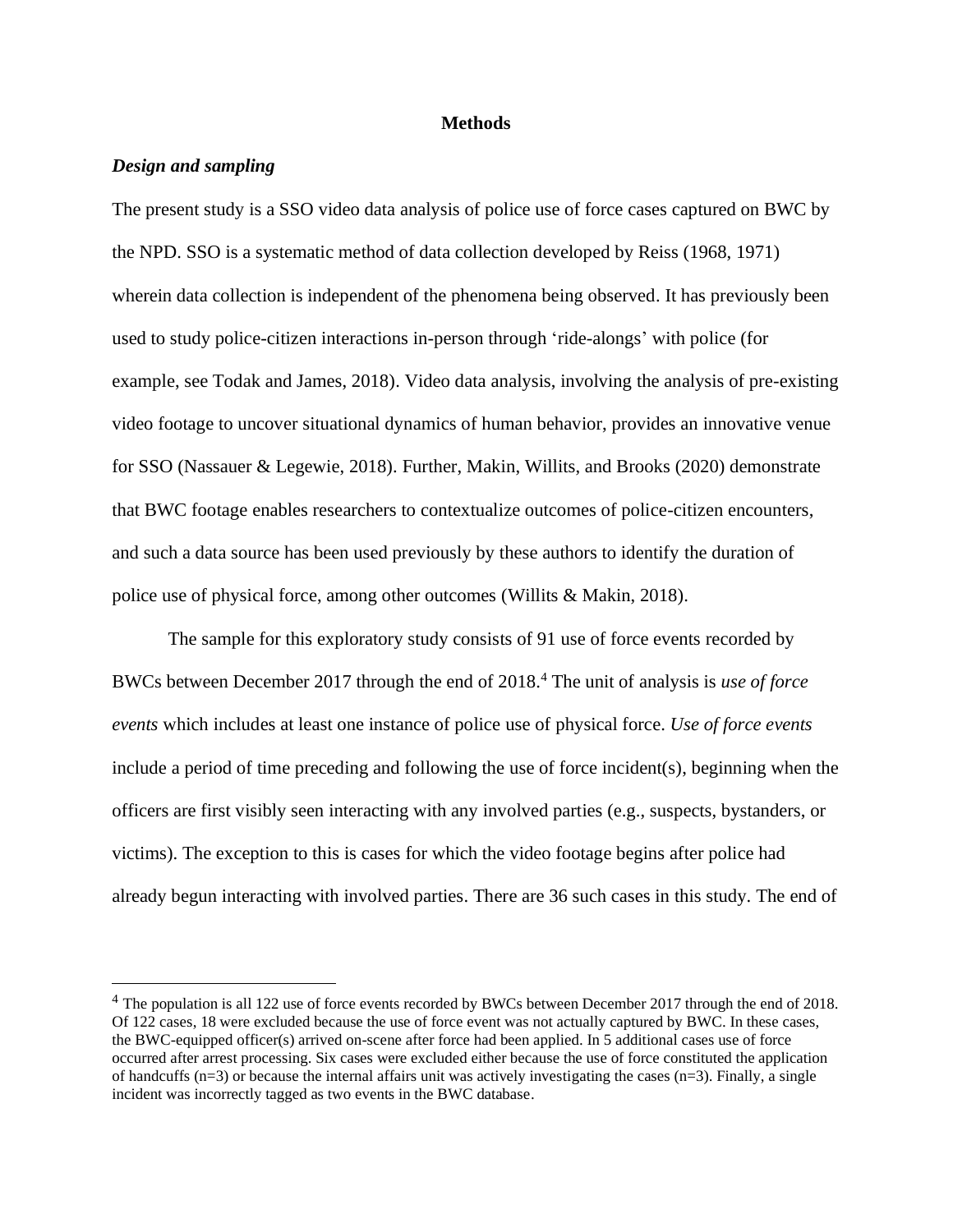the *use of force event* can be described as the time at which full suspect compliance is secured, making the likelihood of physical force minimal. This may include the period following an arrest, the time at which suspects were secured within a patrol car, or the time at which the officers left the scene.

#### *Measurement and Analytical Framework*

In coding variables during the SSO, we were informed by Nassauer & Legewie's (2018) analytical dimensions for video data analysis: 1) facial expressions and posture; 2) interactions; and 3) context. To gain an understanding of the nuances of police-citizen encounters, prior to coding the video footage we engaged in an in-depth review of the data during a five-day data retreat at NPD headquarters. Through this data retreat we determined interactions and context to be key analytical dimensions of police-citizen encounters. Interactions involve movement and actions, verbal communication, and gestures (i.e., nonverbal codes) amongst participants. Context involves physical dimensions (i.e., properties of the environment) and social dimensions (i.e., actors present, and their relationships and roles during a situation) (Nassauer & Legewie, 2018, p. 13-15). Further, using Ekblom and Gill's (2016) performance-prevention linking constructs as a framework, a review of the literature was completed to identify empirically derived situational predictors of use of force.<sup>5</sup> See Table 1 for a summary table of constructs, and associated situational predictors and sources. See APPENDIX A for a visual depiction of the workflow associated with the measurement, coding, and analytical procedures

Empirically derived situational predictors of use of force were coded for in the data, and further categorized by emergent classifications using an open-coding technique similar to that of

<sup>&</sup>lt;sup>5</sup> It should be noted that for the purpose of this research, performance-prevention linking constructs are not mutually exclusive. For example, suspect possession of a weapon may be seen as an opportunity for an officer to escalate use of force, but it may also be a precipitator in that it evokes an emotional response in an officer.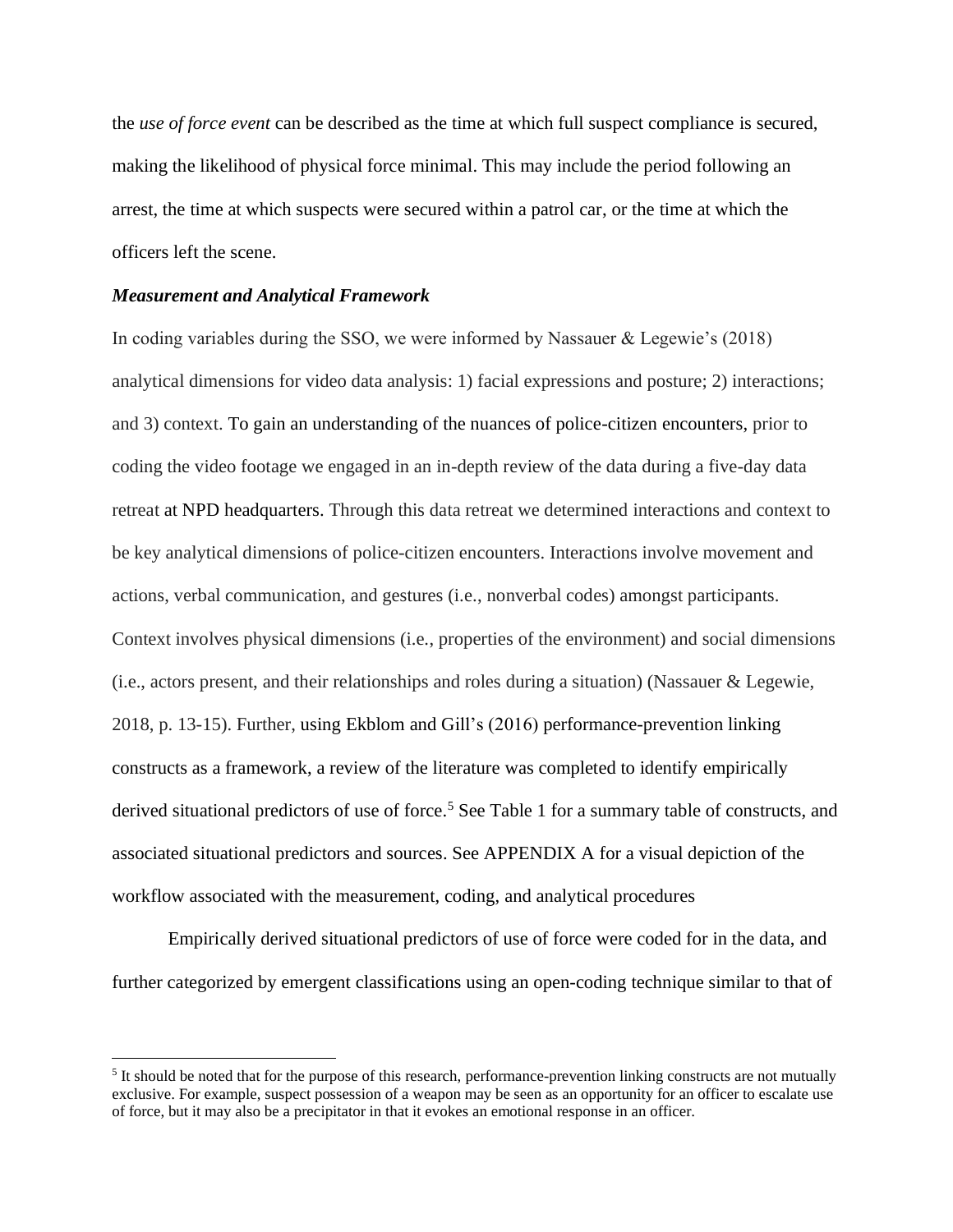Hutchings and Holt (2015). Open-coding is the process of attaching properties or labels to observations by segmenting data into meaningful groups (Glaser, 2016). Classifications include: officer action points, suspect actions points, and environmental characteristics. While these classifications emerged organically, they are consistent with Cornish and Clarke (1987), and Ekblom and Gill's (2016) emphasis on actions and ecology in SCP strategy development. Segmenting observations also provides a framework for analytical operations. This work is exploratory and possesses low statistical power (see Discussion section for presentation of prospective power analyses results). As such indicators could not simultaneously be included in one 'kitchen sink' configuration, thus necessitating several smaller models.

It took approximately 300 hours to review and code all use of force events. Due to technological limitations preventing coders from viewing the video footage remotely, a single coder was responsible for data collection and tests for intra-coder reliability were conducted.<sup>6</sup> Video data was supplemented by NPD arrest records to ascertain gender, ethnicity, and age of officers and suspects and these demographic characteristics were classified as either officer demographics or suspect demographics.

Six officer action points and 6 suspect action points within the use of force event were identified. Each are operationalized in a binary fashion indicating whether or not the action was explicitly confirmed to have occurred based on visual or verbal indications apparent to the coder. Officer action points include (1) *officer announcement of BWC*; (2) *officer offering suspect the reason as to why police responded to the scene*; (3) *officer explaining to suspect why the suspect was being detained*; (4) *officer displaying verbally antagonistic behavior*, such as shouting

<sup>6</sup> To test reliability, ten percent of cases were randomly selected and recoded six months after the original coding commenced. Kappa coefficients confirmed the reliability of all coding for this study, with all coefficients >0.06 (see see Landis & Koch, 1977). Given space constraints, reliability test findings are not presented in text but are available as supplemental materials.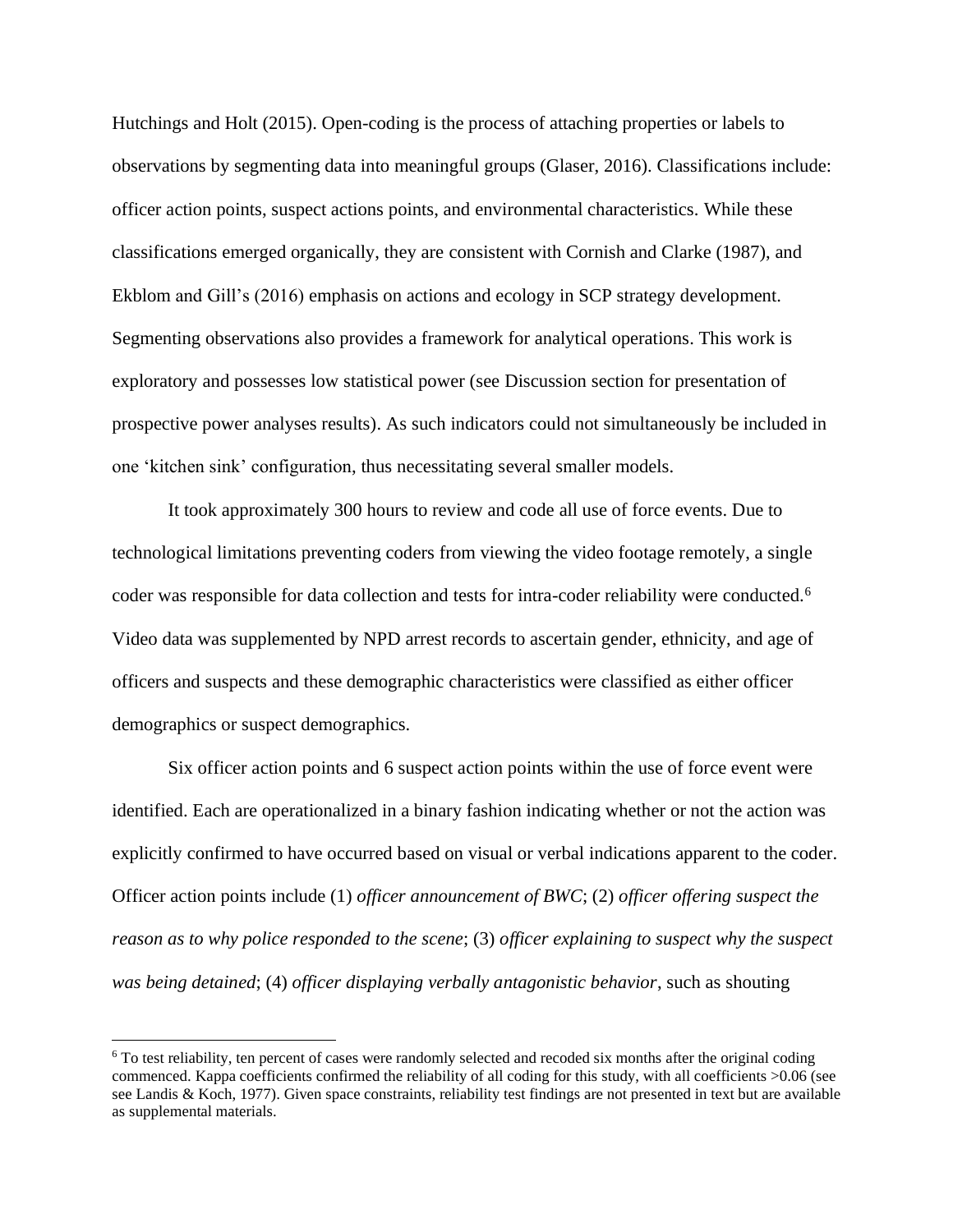berating phrases or name-calling; (5) *officer giving at least one calm command to suspect*; and (6) *officer giving at least one shouting command to suspect*. A *calm command* is a nonthreatening, verbal command. Examples of a calm, non-threatening verbal command include, "Let me see your identification" and "Open your backpack". That said the focus is not on the words used, but on the tone with which the command is delivered. A *shout command* is an increased volume (i.e., yelling) command. Again, the focus is not on the words used, but on the tone with which the command is delivered. Suspect action points include (1) *evidence of drug or alcohol impairment*, such as audibly slurred speech, difficulty standing or walking, or verbal indications from bystanders; (2*) suspect attempting to speak for the purpose of expressing their views*; (3) *suspect displaying verbally antagonistic behavior*; (4) *suspect displaying physically antagonistic behavior*, such as pushing, punching, or kicking officers; (5) *suspect in possession of a weapon*; and (6) *suspect attempting to flee the scene*.

Six environmental characteristics were identified, and NPD arrest data was used to determine 6 officer and suspect demographic characteristics, each operationalized in a binary fashion. Environmental characteristics include (1) *daytime*; (2) *outdoors*; (3) *public space*; (4) *presence of the crime victim on scene*; (5) *presence of non-antagonistic bystander*; and (6) *presence of involved, antagonistic bystander*. *Daytime* is operationalized using the dichotomy nighttime/daytime and is conceptualized as the time at which darkness has not provided a cover. During daytime flashlights or other illuminating devices are not required by officers for the purpose of identifying suspects, bystanders, potential weapons, and the scene around them. *Outdoor* events can be contrasted to indoor events, and *public spaces* are those which are accessible to anyone. Examples include sidewalks, public parks, and common spaces in shopping areas. Private spaces in contrast include private residences, businesses, and apartment doorways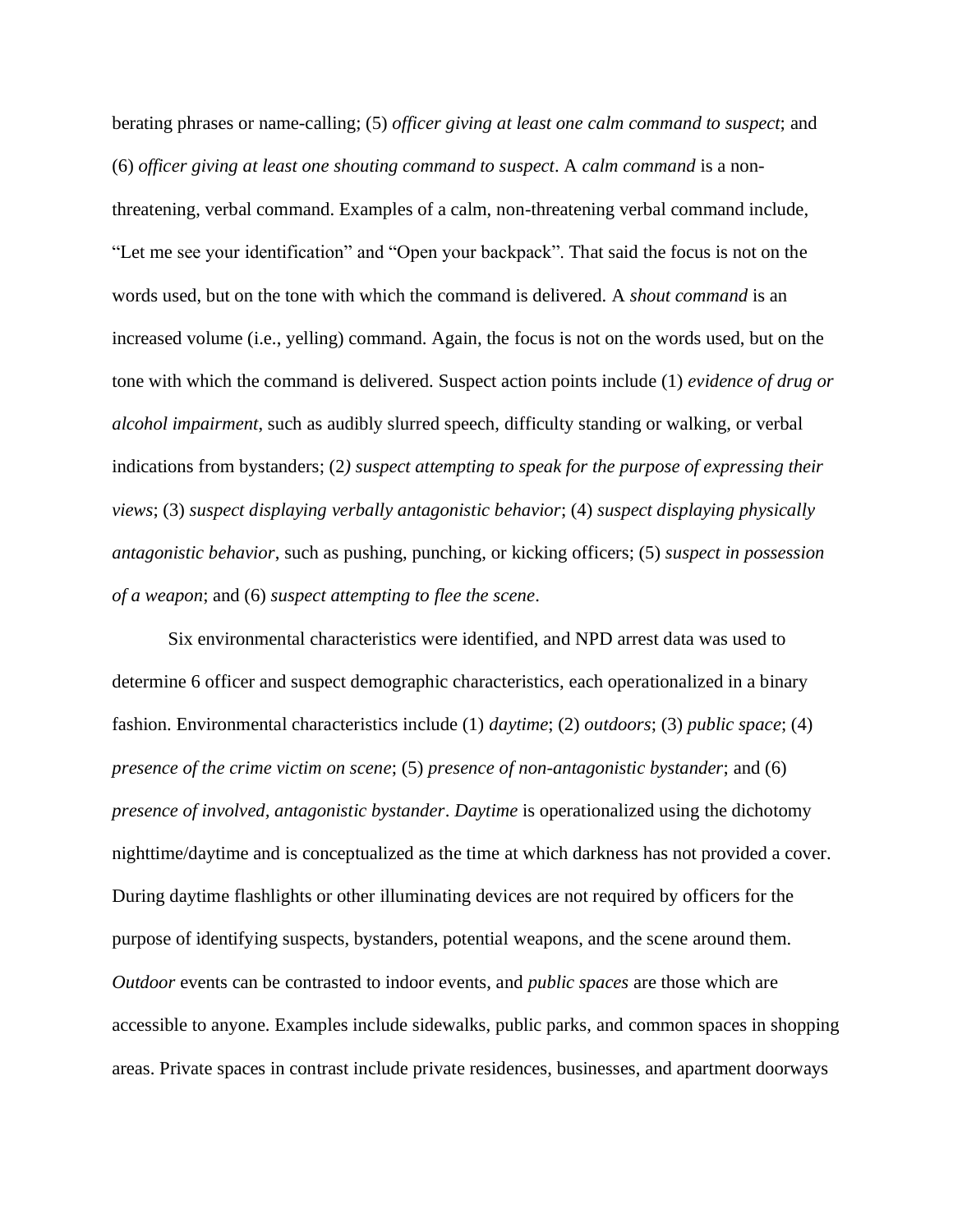or hallways. *Bystanders* are those persons on scene observing the event. Persons in the area who are not observing the event, such as those moving through the area, are not considered bystanders. *Non-antagonistic bystanders* are those bystanders who are either uninvolved, neutral, or helpful. Uninvolved bystanders are those passively observing the event. Neutral or helpful bystanders are those involving themselves in the event by behaving in a helpful manner toward police or involving themselves in the event but behaving in a neutral manner toward police. Examples include persons providing officers information, such as impairment status of suspect, or information regarding a possible drug overdose related to the event. *Involved, antagonistic bystanders* are those involving themselves in the event by behaving in an aggressive or antagonistic manner towards police. Examples include holding cell phones close to officers faces or shouting berating phrases at officers. Demographic characteristics include (1) *suspect Black or Hispanic*; (2) *suspect male*; (3) *suspect age greater than median 29-years*; (4) *officer Black or Hispanic*; (5) *officer male*; (6) *officer age greater than median 29-years*. The median age of 29 years among the suspects in this study is the same as the median age among the officers.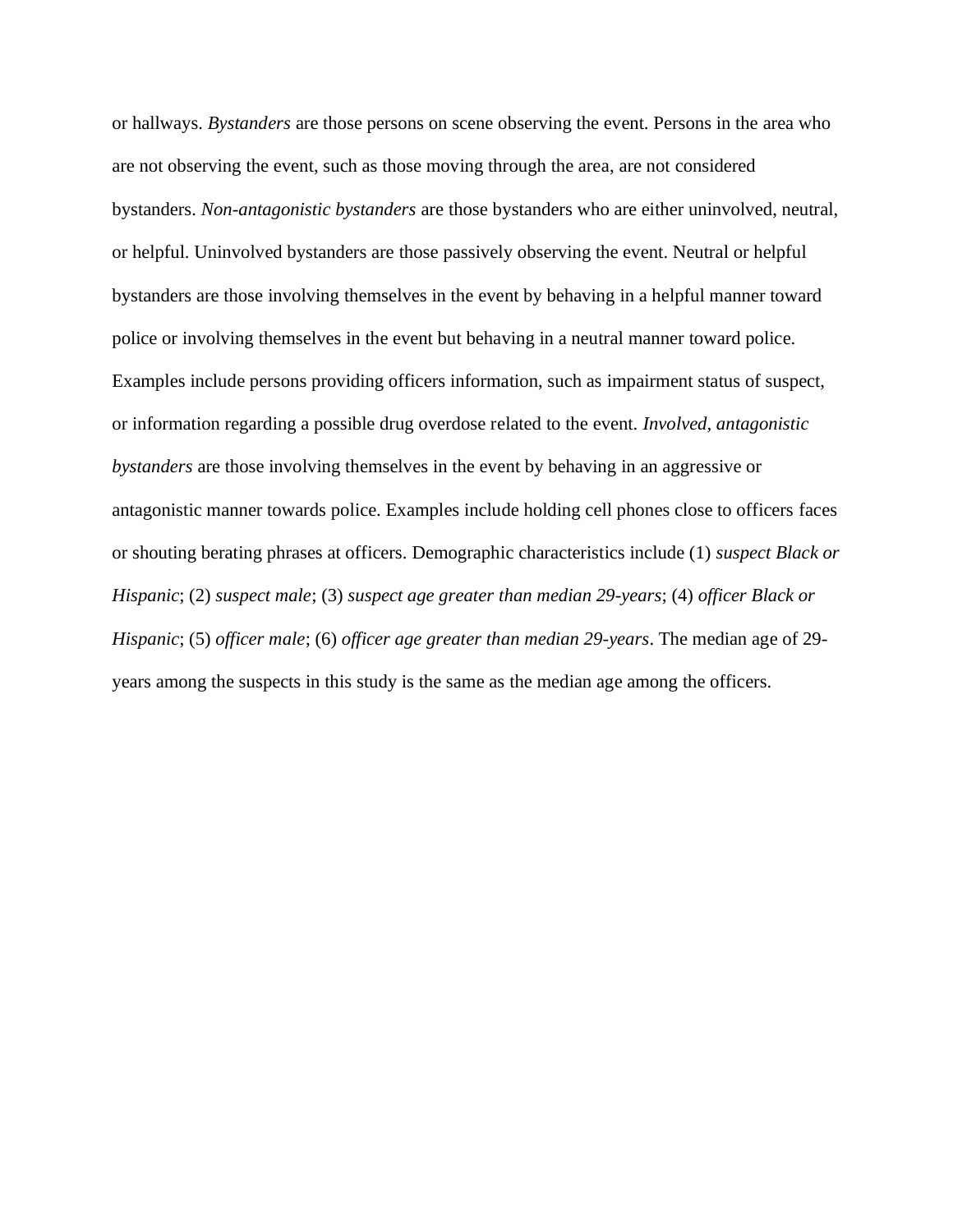| <b>Performance-Prevention Linking Construct</b> | <b>Observed Indicator</b>                                                                                                   |
|-------------------------------------------------|-----------------------------------------------------------------------------------------------------------------------------|
| Perception of opportunity factors               | evidence of suspect drug or alcohol impairment (Garner et al.,<br>$\bullet$<br>2002; Terrill, 2005; Lawton, 2007)           |
|                                                 | officer announcement of BWC (moderator) (Wood et al., 2020)<br>$\bullet$                                                    |
|                                                 | officer offering suspect the reason as to why police responded to<br>$\bullet$<br>the scene (moderator) (Wood et al., 2020) |
|                                                 | officer explaining to suspect why the suspect was being detained<br>$\bullet$<br>(moderator) (Wood et al., 2020)            |
|                                                 | officer giving at least one calm command to suspect (moderator)<br>$\bullet$<br>(Terrill, 2005)                             |
|                                                 | suspect displaying physically antagonistic behavior (Garner et al.,<br>$\bullet$<br>2002; Bolger, 2015)                     |
|                                                 | suspect in possession of a weapon (Garner et al., 2002)<br>٠                                                                |
|                                                 | suspect attempting to flee the scene (Bolger, 2015)<br>$\bullet$                                                            |
| Awareness space factors                         | time of day (Sherman, 1980)<br>$\bullet$                                                                                    |
|                                                 | setting (indoors/outdoors) (Sherman, 1980)<br>$\bullet$                                                                     |
|                                                 | type of space (public space/private space) (Sherman, 1980)<br>$\bullet$                                                     |
|                                                 | presence of the crime victim on scene (Bolger, 2015)<br>$\bullet$                                                           |
|                                                 | presence of non-antagonistic bystander (Garner et al., 2002)<br>$\bullet$                                                   |
|                                                 | presence of involved, antagonistic bystander (Garner et al., 2002)                                                          |
| Precipitator factors                            | officer displaying verbally antagonistic behavior (Garner et al.,<br>$\bullet$<br>2002; Wood et al., 2020)                  |
|                                                 | officer giving at least one shouting command to suspect (Terrill,<br>$\bullet$<br>2005)                                     |
|                                                 | evidence of suspect drug or alcohol impairment (Garner et al.,<br>$\bullet$<br>2002; Terrill, 2005; Lawton, 2007)           |
|                                                 | suspect attempting to speak for the purpose of expressing their<br>٠<br>views (Bolger, 2015)                                |
|                                                 | suspect displaying verbally antagonistic behavior (Bolger, 2015)<br>$\bullet$                                               |
|                                                 | suspect displaying physically antagonistic behavior (Garner et al.,<br>$\bullet$<br>2002; Bolger, 2015)                     |
|                                                 | suspect in possession of a weapon (Garner et al., 2002)<br>$\bullet$                                                        |
|                                                 | suspect attempting to flee the scene (Bolger, 2015)<br>$\bullet$                                                            |
|                                                 | presence of the crime victim on scene (Bolger, 2015)<br>$\bullet$                                                           |
|                                                 | presence of non-antagonistic bystander (Garner et al., 2002)                                                                |
|                                                 | presence of involved, antagonistic bystander (Garner et al., 2002)                                                          |

**Table 1. Performance-Prevention Linking Constructs and Associated Observed Indicators**

Using the threshold criterion of ≥5 found in Doherty and Cwick (2016; see also Hart, 2020), CACC was used to identify dominant case configurations of police officer and suspect action points during the use of force event, as well as common case configurations of environmental characteristics and officer and suspect demographic variables. CACC was also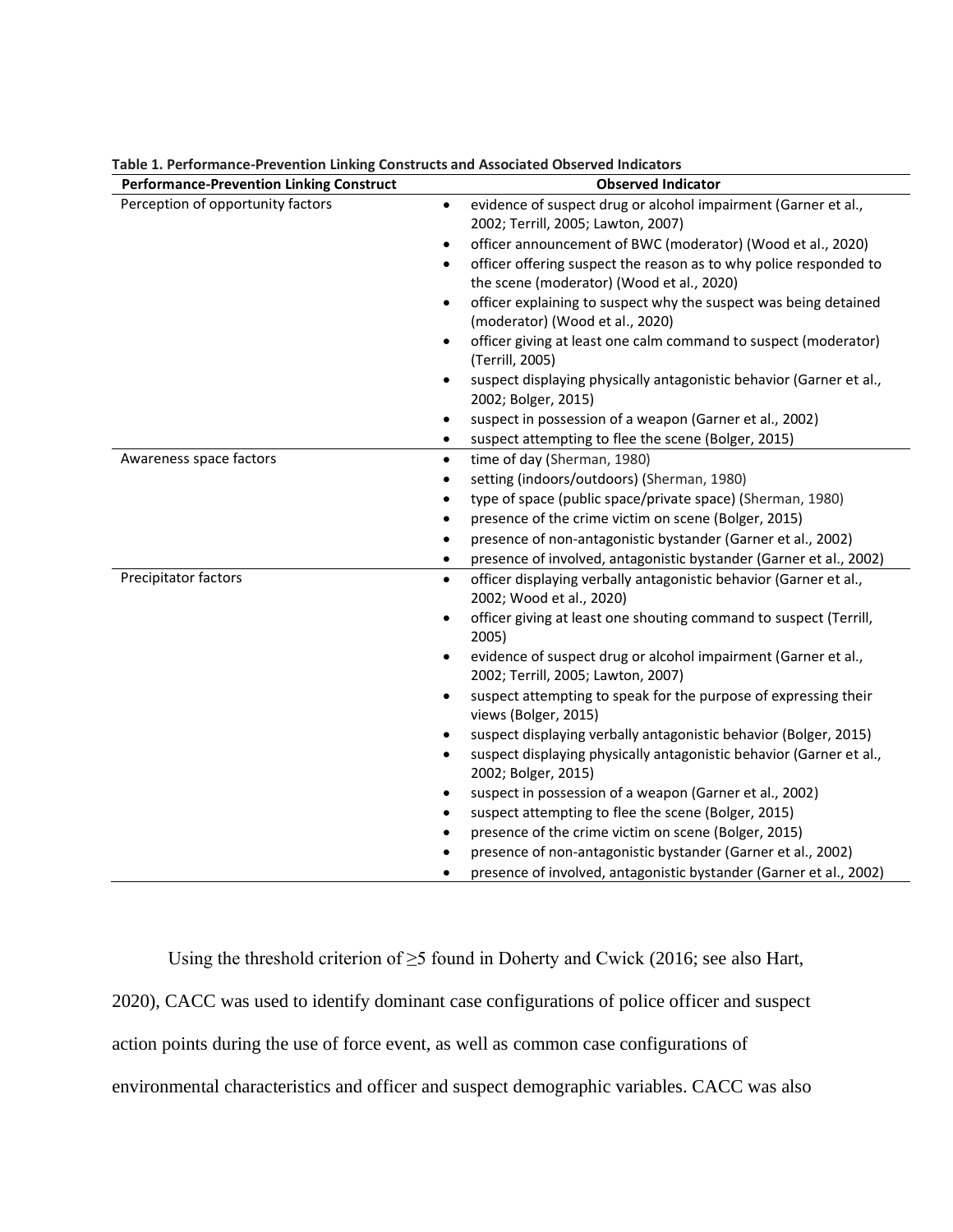used to determine the relative risk of use of force escalation from soft empty-hand force to more severe forms of force based on case configuration. Following Miethe et al's (2008) operationalization of risk within the context of CACC, overall risk is presented as the percentage of total cases in which use of force escalation occurred, and relative risk is the percentage of cases within a configuration in which the outcome occurred. *Escalation of use of force* is operationalized in a binary fashion where the highest level of force used in the event is either soft empty-hand control (coded as 0) or force greater than soft empty-hand control (coded as 1). In 36.26% (n=33) of cases the highest level of force is soft empty-hand control and in 63.74%  $(n=58)$  of cases use of force escalated beyond soft empty-hand. In 50.55%  $(n=46)$  of cases the highest level of force used during the force event is hard, empty hand control. In 7.69% (n=7) of cases the highest level of force is threat of lethal force, and in 5.49% (n=5) of cases it is use of a chemical device (i.e., pepper spray). There are zero instances of either blunt object impact or deadly force.

Finally, Hart (2020) recently presented a method for goodness-of-fit testing for CACC truth tables, which was applied here. The null hypothesis in Hart's goodness-of-fit test posits that there is not more situational clustering than expected; thus, the number of cases per profile does not vary by context. In other words, a non-significant test indicates that the number of cases per profile does not depend on the items included in the profile. While the number of cases per profile is not important in a non-significant truth table, relative risk of outcome given a particular profile is. See Table 2 for descriptive statistics of all variables under study.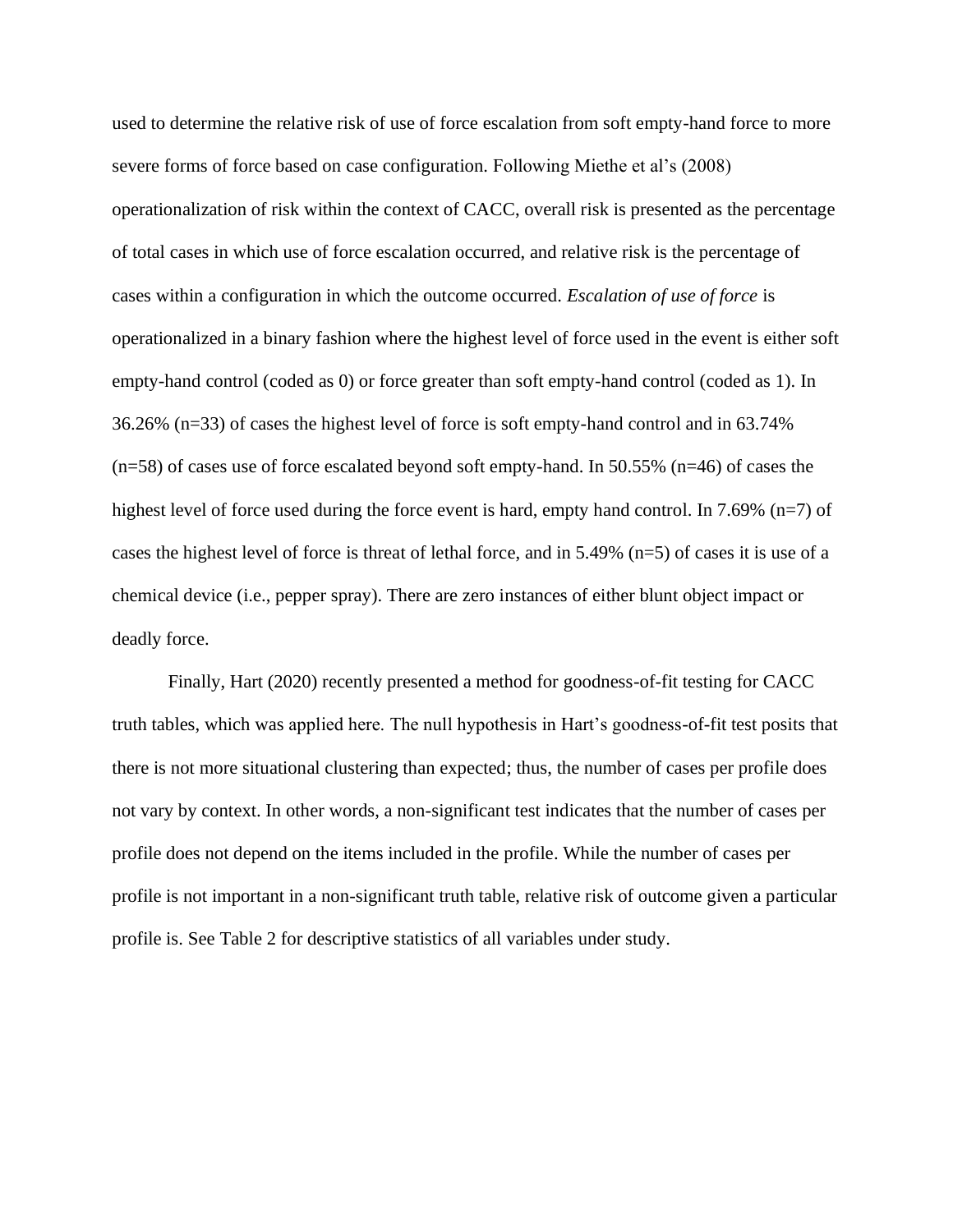|  |  | <b>Table 2. Descriptive Statistics</b> |  |
|--|--|----------------------------------------|--|
|--|--|----------------------------------------|--|

| <b>Variables</b>                 |                                | <b>Frequency</b> | Percent |
|----------------------------------|--------------------------------|------------------|---------|
| <b>Outcome</b>                   |                                |                  |         |
| Escalation of use of force       | Soft-hand control              | 33               | 36.26   |
|                                  | Greater than soft-hand control | 58               | 63.74   |
|                                  | Total                          | 91               | 100     |
| <b>Officer Action Points</b>     |                                |                  |         |
| Announce presence of BWC         | Unconfirmed                    | 53               | 58.24   |
|                                  | Confirmed                      | 38               | 41.76   |
|                                  | Total                          | 91               | 100     |
| Provide reason responding        | Unconfirmed                    | 63               | 69.23   |
|                                  | Confirmed                      | 28               | 30.77   |
|                                  | Total                          | 91               | 100     |
| Explain why detained             | Unconfirmed                    | 52               | 57.14   |
|                                  | Confirmed                      | 39               | 42.86   |
|                                  | Total                          | 91               | 100     |
| Verbally antagonistic            | Unconfirmed                    | 58               | 63.74   |
|                                  | Confirmed                      | 33               | 36.26   |
|                                  | Total                          | 91               | 100     |
| Calm command                     | Unconfirmed                    | 20               | 21.98   |
|                                  | Confirmed                      | 71               | 78.02   |
|                                  | Total                          | 91               | 100     |
| Shout command                    | Unconfirmed                    | 42               | 46.15   |
|                                  | Confirmed                      | 49               | 53.85   |
|                                  | Total                          | 91               | 100     |
| <b>Suspect Action Points</b>     |                                |                  |         |
| Evidence drug/alcohol impairment | Unconfirmed                    | 68               | 74.73   |
|                                  | Confirmed                      | 23               | 25.27   |
|                                  | Total                          | 91               | 100     |
| Attempt express views            | Unconfirmed                    | 31               | 34.07   |
|                                  | Confirmed                      | 60               | 65.93   |
|                                  | Total                          | 91               | 100     |
| Verbally antagonistic            | Unconfirmed                    | 43               | 47.25   |
|                                  | Confirmed                      | 48               | 52.75   |
|                                  | Total                          | 91               | 100     |
| Physically antagonistic          | Unconfirmed                    | 55               | 60.44   |
|                                  | Confirmed                      | 36               | 39.56   |
|                                  | Total                          | 91               | 100     |
| Weapon possession                | Unconfirmed                    | 74               | 81.32   |
|                                  | Confirmed                      | 17               | 18.68   |
|                                  | Total                          | 91               | 100     |
| Attempted flee                   | Unconfirmed                    | 59               | 64.84   |
|                                  | Confirmed                      | 32               | 35.16   |
|                                  | Total                          | 91               | 100     |
|                                  |                                |                  |         |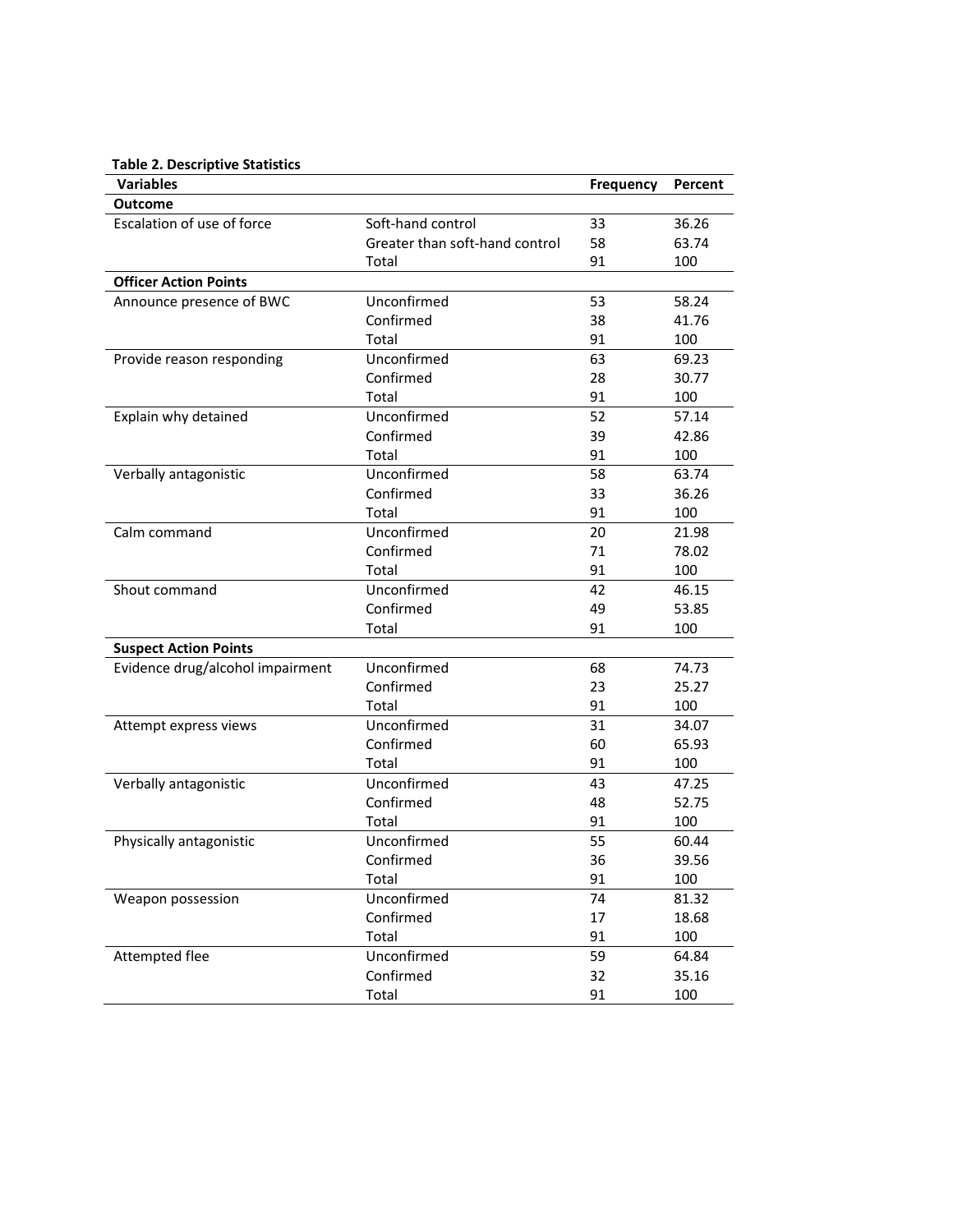| <b>Environmental Characteristics</b> |                                 |              |       |
|--------------------------------------|---------------------------------|--------------|-------|
| Daytime                              | Nighttime                       | 56           | 61.54 |
|                                      | Daytime                         | 35           | 38.46 |
|                                      | Total                           | 91           | 100   |
| <b>Outdoors</b>                      | Indoors                         | 18           | 19.78 |
|                                      | Outdoors                        | 73           | 80.22 |
|                                      | Total                           | 91           | 100   |
| Public space                         | Private space                   | 19           | 20.88 |
|                                      | Public space                    | 72           | 79.12 |
|                                      | Total                           | 91           | 100   |
| Victim on scene                      | Unconfirmed                     | 62           | 68.13 |
|                                      | Confirmed                       | 29           | 31.87 |
|                                      | Total                           | 91           | 100   |
| Non-antagonistic bystander           | Unconfirmed                     | 35           | 38.46 |
|                                      | Confirmed                       | 56           | 61.64 |
|                                      | Total                           | 91           | 100   |
| Antagonistic bystander               | Unconfirmed                     | 65           | 71.43 |
|                                      | Confirmed                       | 26           | 28.57 |
|                                      | Total                           | 91           | 100   |
| <b>Demographic Characteristics</b>   |                                 |              |       |
| Suspect ethnicity                    | White                           | 3            | 3.30  |
|                                      | <b>Black or Hispanic</b>        | 88           | 96.70 |
|                                      | Total                           | 91           | 100   |
| Suspect sex                          | Female                          | 18           | 19.78 |
|                                      | Male                            | 73           | 80.22 |
|                                      | Total                           | 91           | 100   |
| Suspect age >29-years                | Median age (29 years) and below | 50           | 54.95 |
|                                      | Greater than median age         | 41           | 45.05 |
|                                      | Total                           | 91           | 100   |
| Officer ethnicity                    | White                           | 25           | 27.47 |
|                                      | <b>Black or Hispanic</b>        | 66           | 72.53 |
|                                      | Total                           | 91           | 100   |
| Officer sex                          | Female                          | $\mathbf{1}$ | 1.10  |
|                                      | Male                            | 90           | 98.90 |
|                                      | Total                           | 91           | 100   |
| Officer age >29-years                | Median age (29 years) and below | 46           | 50.55 |
|                                      | Greater than median age         | 45           | 49.45 |
|                                      | Total                           | 91           | 100   |

### **Table 2 Continued. Descriptive Statistics**

## **Results**

# *Officer action points*

Based on 6 action points, the total possible number of configurations is 64. Based on a threshold criterion of ≥5, 5 dominant configurations account for 31 cases (34% of total the sample). The most common dominant configurations of officer action points (Configs. #1, #2, and #3) have 7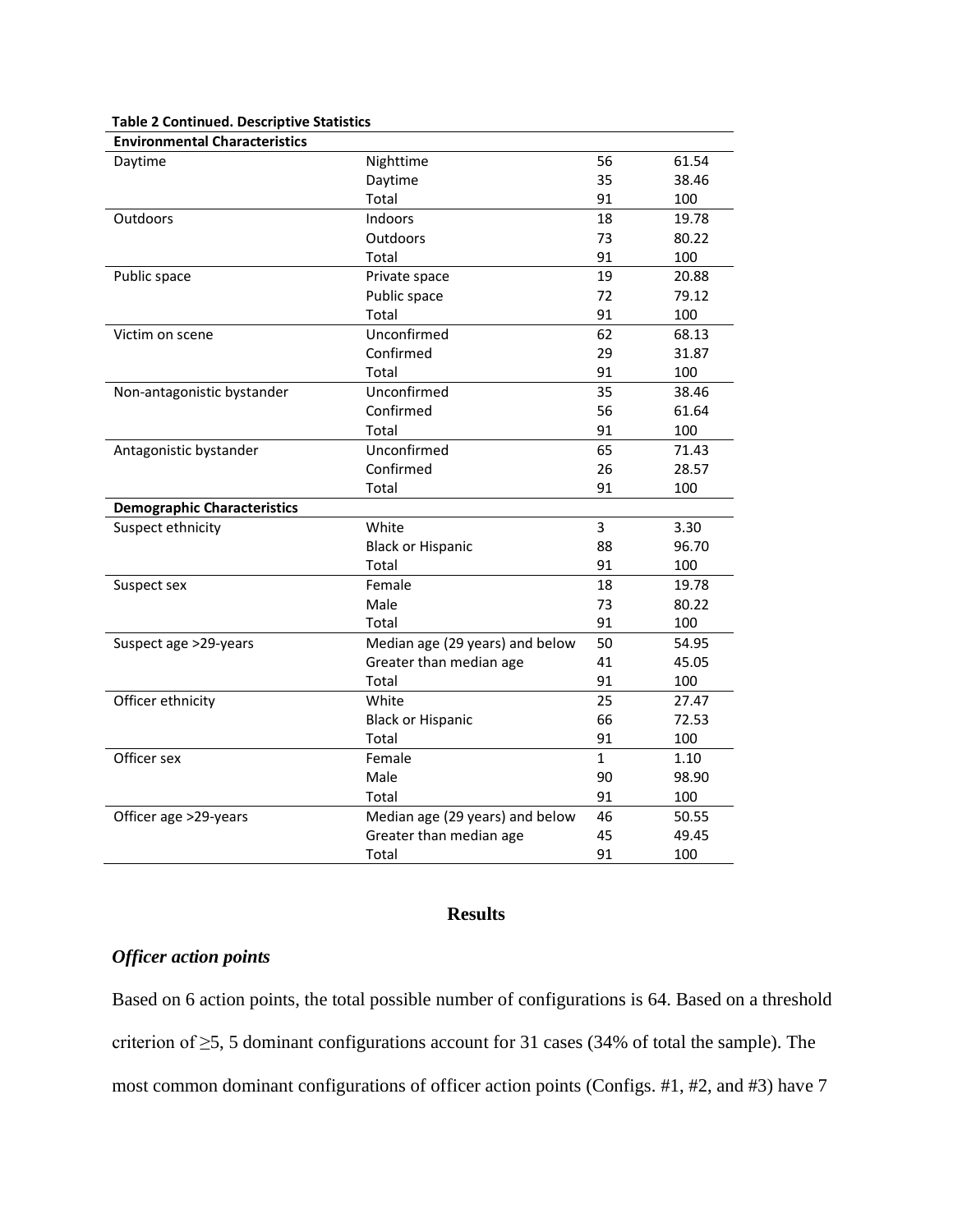cases each (see Figure 1). <sup>7</sup> There are 2 profiles with 5 cases. The overall escalation risk is 63.74% and two of the dominant officer action configurations surpass this overall risk substantially: Configs. #1 (85.7% risk of escalation) and #5 (80% risk of escalation). Configs. #1 and #5 are the only dominant configurations to include giving a shout command (with and without also giving a calm command) and account for 13.2% of use of force cases. Each of the lowest risk of escalation profiles (Configs. #2, #3, and #4) include no evidence of verbal antagonism by the officer, no shout command, and the delivery of a calm command. These action points are found in 20.8% of the sample. The lowest risk of force escalation is seen in Config. #2 (42.9% risk of escalation), which is also the profile containing the most procedurally just actions. These include announcing the presence of the BWC, providing a reason to the suspect for responding to the scene, explaining to the suspect why they were being detained, giving a calm command and no evidence of verbal antagonism, or shout command. This profile accounts for 7.7% of the total sample. Results of Hart's goodness-of-fit test are non-significant  $(X<sup>2</sup>(4) = .77; p = .94)$ , indicating the distribution of cases amongst dominant profiles is contextually independent—the inclusion of a greater number of cases per profile, is not meaningful.

<sup>&</sup>lt;sup>7</sup> See APPENDIX B to view results as a truth table.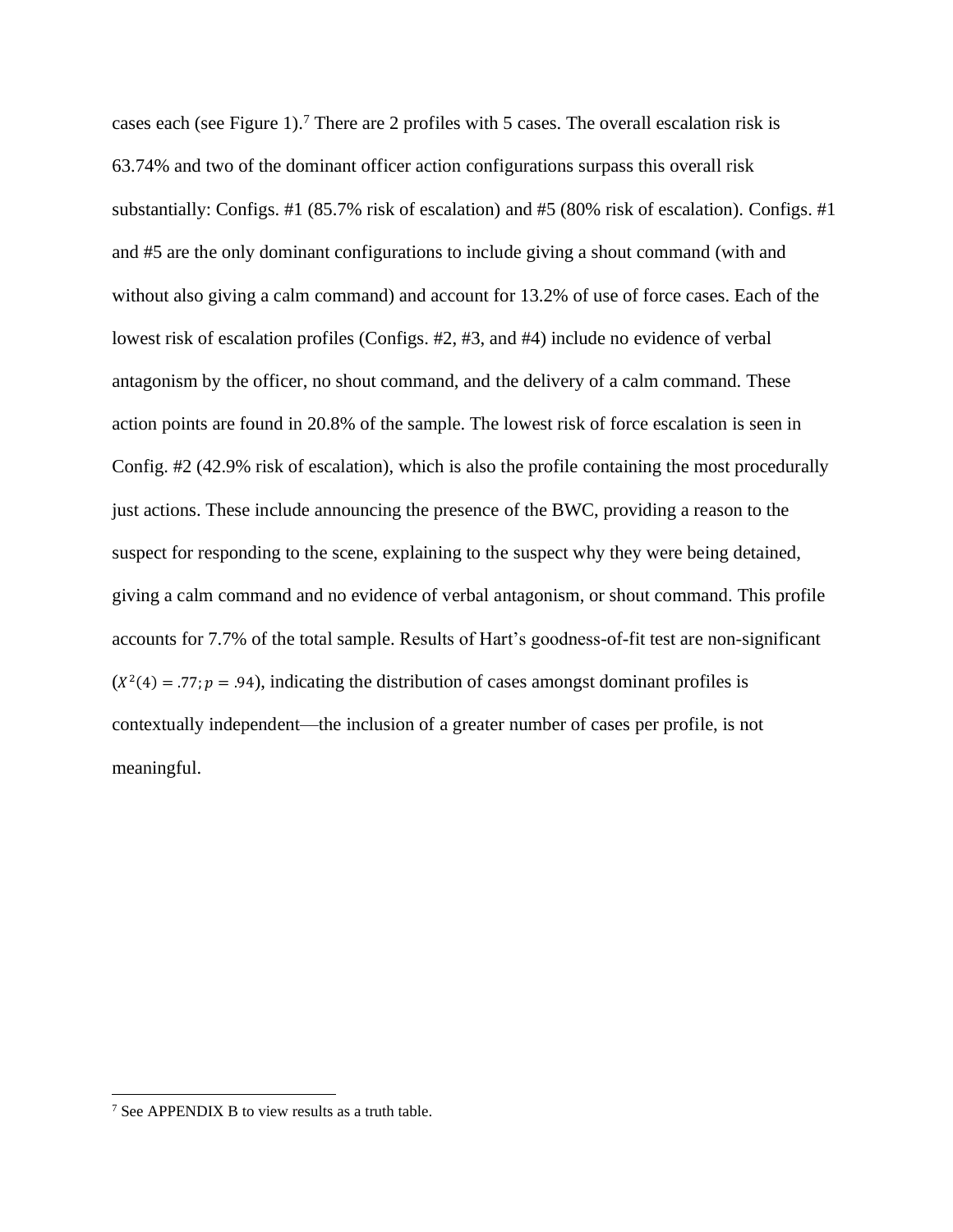

**Figure 1. UpSet Plot: Officer Action Points.** This figure presents dominant case configurations and relative risk of force escalation values for officer action points.

#### *Suspect action points*

Based on a threshold criterion of  $\geq$ 5, 4 dominant configurations are identified and encompass 31 cases or 34% of sample. The most common profile (Config. #1) includes 11 cases (12.09%), there are 2 profiles with 7 cases each, and 1 with 6 cases (see Figure 2).

None of the dominant profiles include weapon possession or flee attempt and, at 45.5% risk, the most common suspect action point profile (Config. #1) is below the overall escalation risk of 63.74%. In this configuration there is no evidence of drug or alcohol impairment, the suspect attempted to express views, and was verbally and physically antagonistic to the officer. The profiles with the lowest risk of escalation (Configs. #1 and #3) are very similar to one another and together comprise 19.78% of total sample. The only difference between these is that in Config. #3, the suspects are not physically antagonistic indicating that physical assault of an officer does not predict escalation when elements such as weapon, flee and drug or alcohol impairment are also not present. In further support of this finding, Configs. #2 and #4 have a risk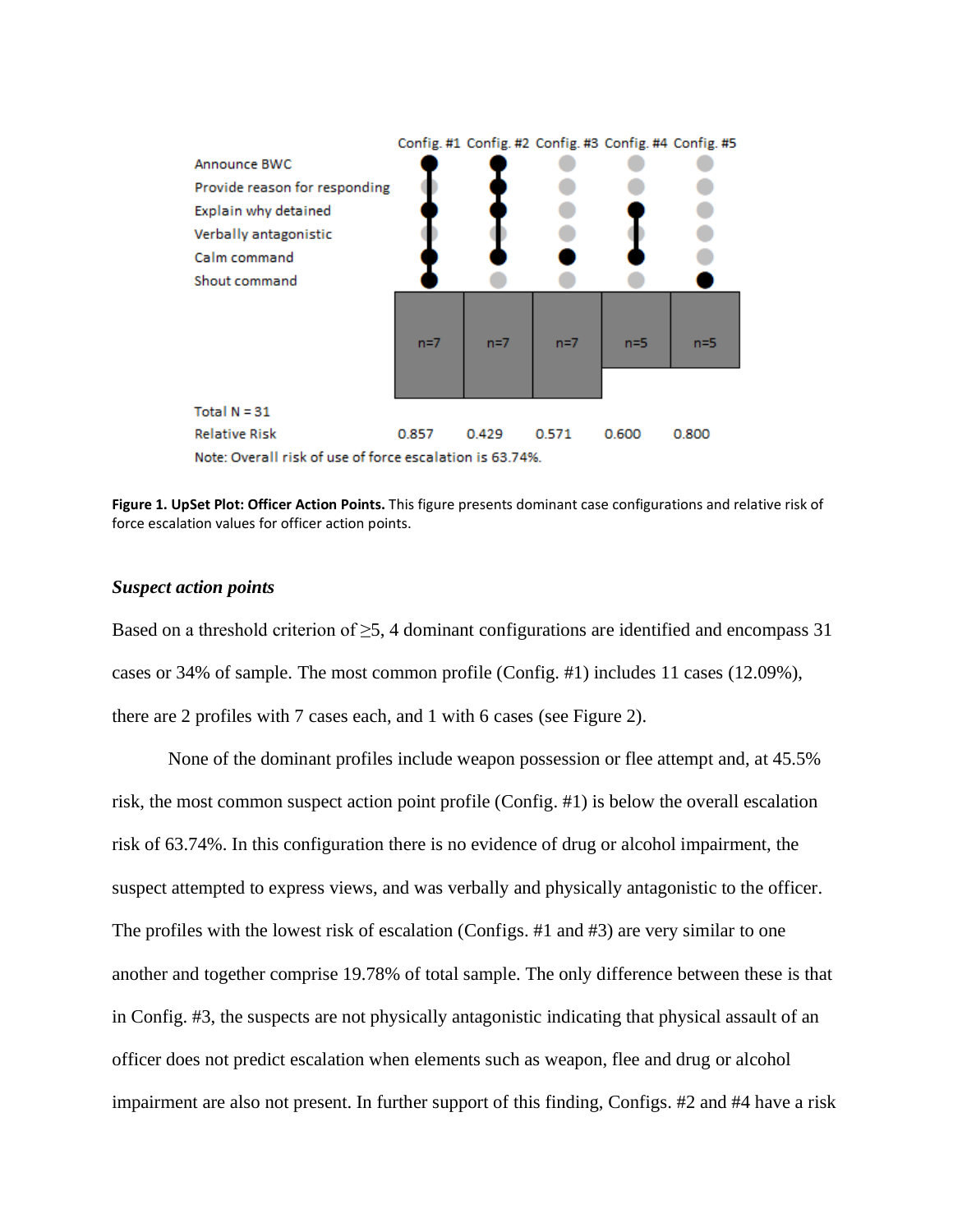of escalation higher than the overall risk of 63.74%, but they are quite different in composition. With a 100% risk of escalation, Config. #4 looks very similar to Config, #1. The only difference is evidence of suspect drug or alcohol impairment and the substantial disparity in risk of escalation.

Config. #2 is comprised of 7 cases, has a risk of escalation (85.7%) that is quite a bit higher than the overall risk and none of the suspect action points are present in these cases. There is no evidence of suspect impairment, the suspect was not physically antagonistic, the suspect did not possess a weapon, nor did they attempt flee. Results indicate that there is a sub-set of cases in which identified *performance-prevention linking constructs* are not necessary for escalation to take place, that more data is needed to identify additional suspect action points. Hart's goodnessof-fit test is non-significant ( $X^2(3) = 1.90; p = .59$ ), again indicating the distribution of cases amongst dominant profiles does not vary by context.



**Figure 2. UpSet Plot: Suspect Action Points.** This figure presents dominant case configurations and relative risk of force escalation values for suspect action points.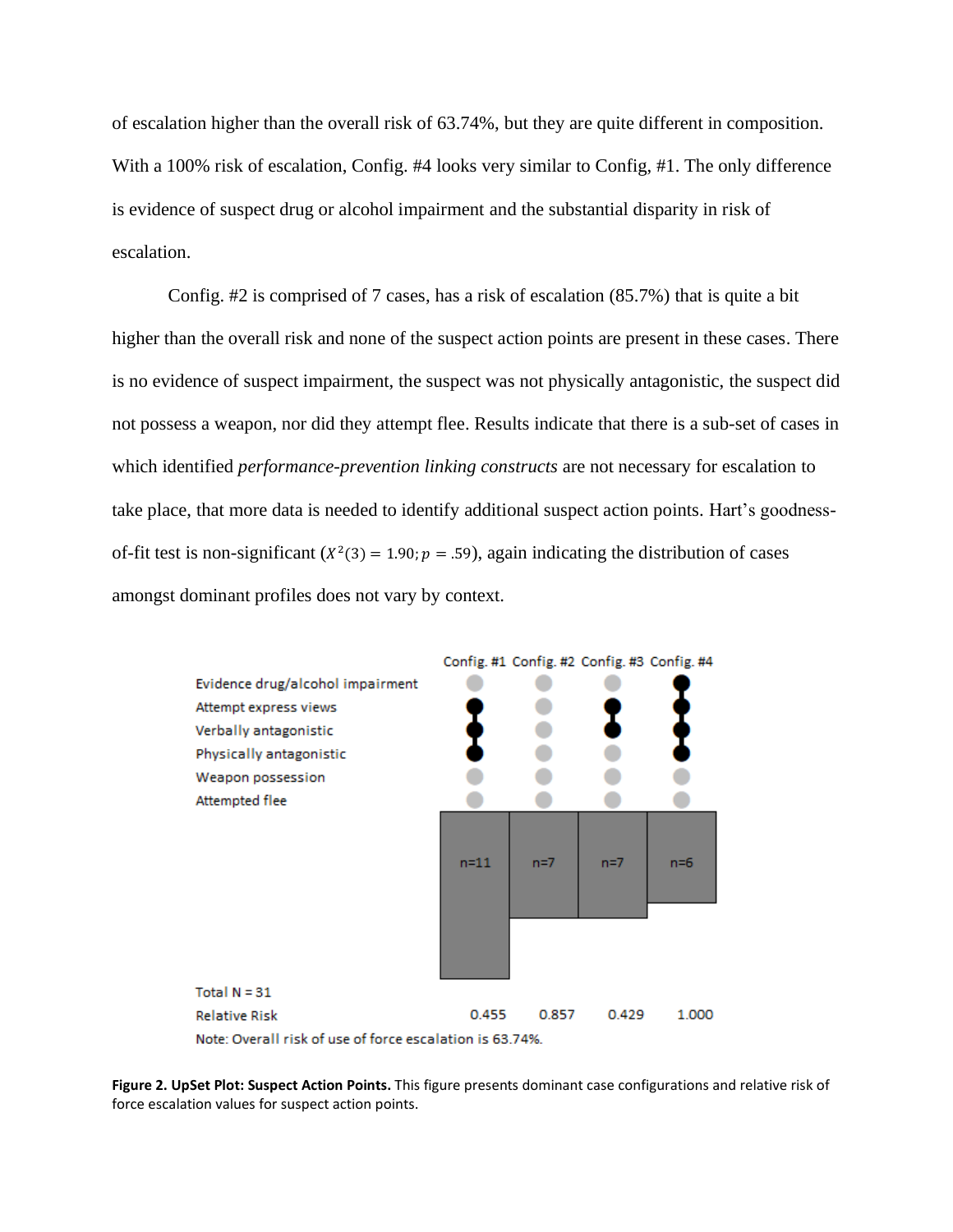### *Environmental characteristics*

Based on 6 characteristics, a total of 64 configurations are possible. There are 6 dominant profiles with 5 or more cases, accounting for 54 cases or 59.34% of the total sample. The most common configuration has 16 cases, there is 1 configuration with 10 cases, 1 with 8 cases, 2 with 7, and 1 with 6 cases (see Figure 3).

Three of the 6 dominant configurations have a risk of escalation greater than overall risk of  $63.74\%$  (Configs  $\#1, \#3, \#5$ ), accounting for  $34.07\%$  of total sample. Configs.  $\#1$  and  $\#5$  look very similar. Both include cases that took place outdoors, in public spaces, with no victim on scene, and no bystander of any type. Config. #1, with 68.8% risk of escalation differs from Config. #5, with 85.7% risk, only in that the latter consists of cases that took place during daytime and Config. #1 consists of cases that took place at night—suggesting daytime may elevate risk of escalation. Such an effect may be mitigated by the presence of a non-antagonistic bystander. Config #2 has a risk of escalation (20%) that is lower than the overall risk of 63.74% and much lower than that which is found in Config. #5. Config. #2 and Config. #5 are identical with the exception being the presence of a non-antagonistic bystander in Config. #2. Config. #4 further substantiates the theory that non-antagonistic bystanders can mitigate risk, as this profile looks quite similar to Config. #1, but at 57.1% risk of escalation, Config. #4 is lower than both Config. #1 and the overall risk of escalation. The central difference between Config. #4 and Config. #1 is the presence of both antagonistic and non-antagonistic bystanders. While the level of risk of escalation for Config. #4 is lower than that of Config #1, it is not as low as Config #2. However, it is unclear if the important point of departure between Configs. #2 and #4 is the time of day, or the presence of the antagonistic bystander found in Config. #4.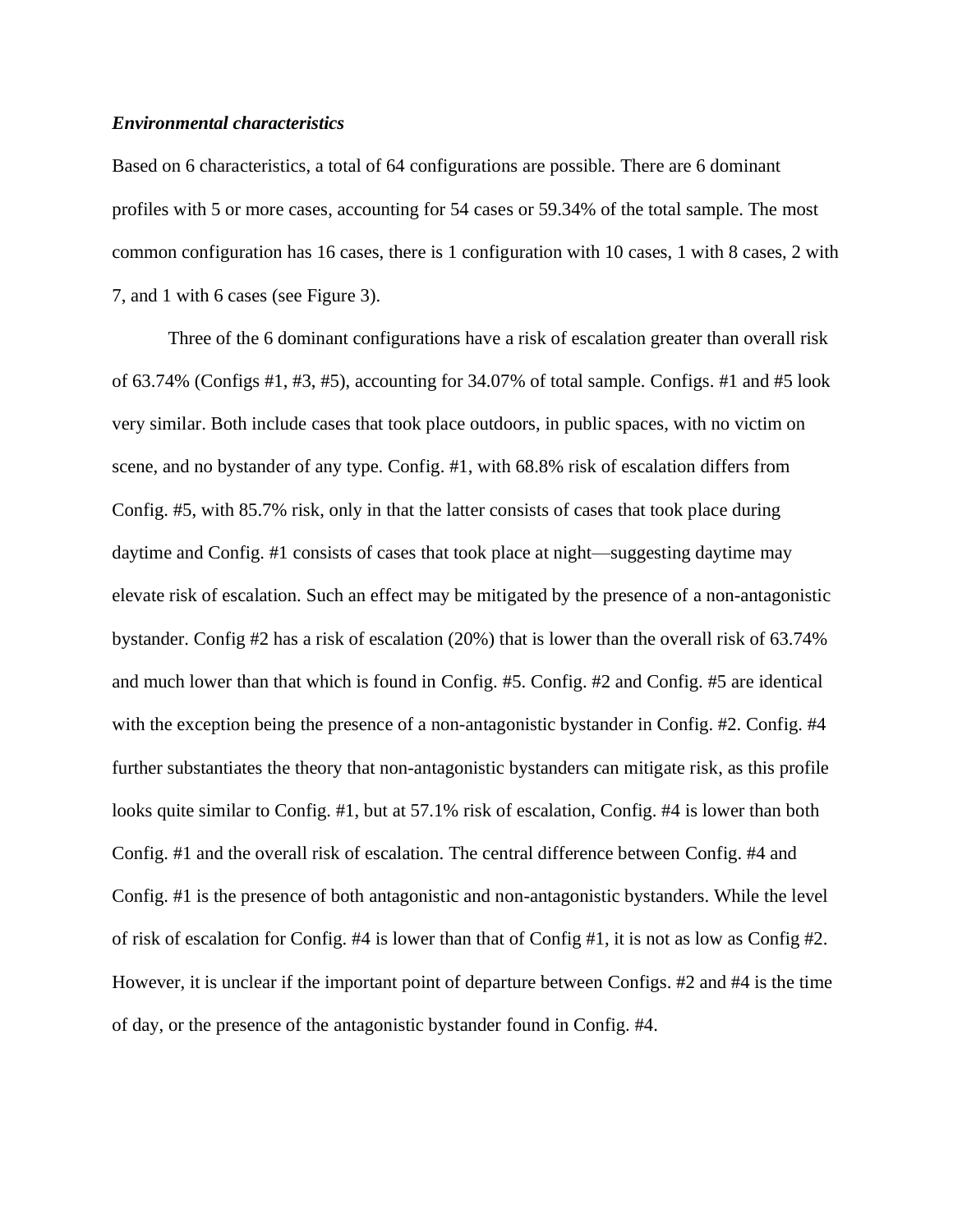Config. #2 is similar to Config. #6, with the only difference being the presence of a victim on scene. While the risk of escalation for Config. #6 (50%) is still lower than the overall risk, it is higher than that which is seen in Config #2, suggesting the presence of a victim may inflame the situation. The other profile to include presence of victim on scene is Config. #3, which has a much higher risk of escalation (87.5%) compared to Config. #6 and a risk of escalation higher than the overall risk. Configs #3 and #6 both also include a non-antagonistic bystander and no antagonistic bystander, but the setting is quite different for Config. #3. Config. #3 consists of cases that take place during nighttime hours, indoors and in private spaces, suggested the protective effect of a non-antagonistic bystander disappears when the event moves indoors. Results of Hart's goodness-of-fit test are non-significant  $(X^2(5) = 7.56; p = .18)$ , indicating that the number of cases per profile is not meaningful.



**Figure 3. UpSet plot: Environmental Characteristics.** This figure presents dominant case configurations and relative risk of force escalation values for environmental characteristics.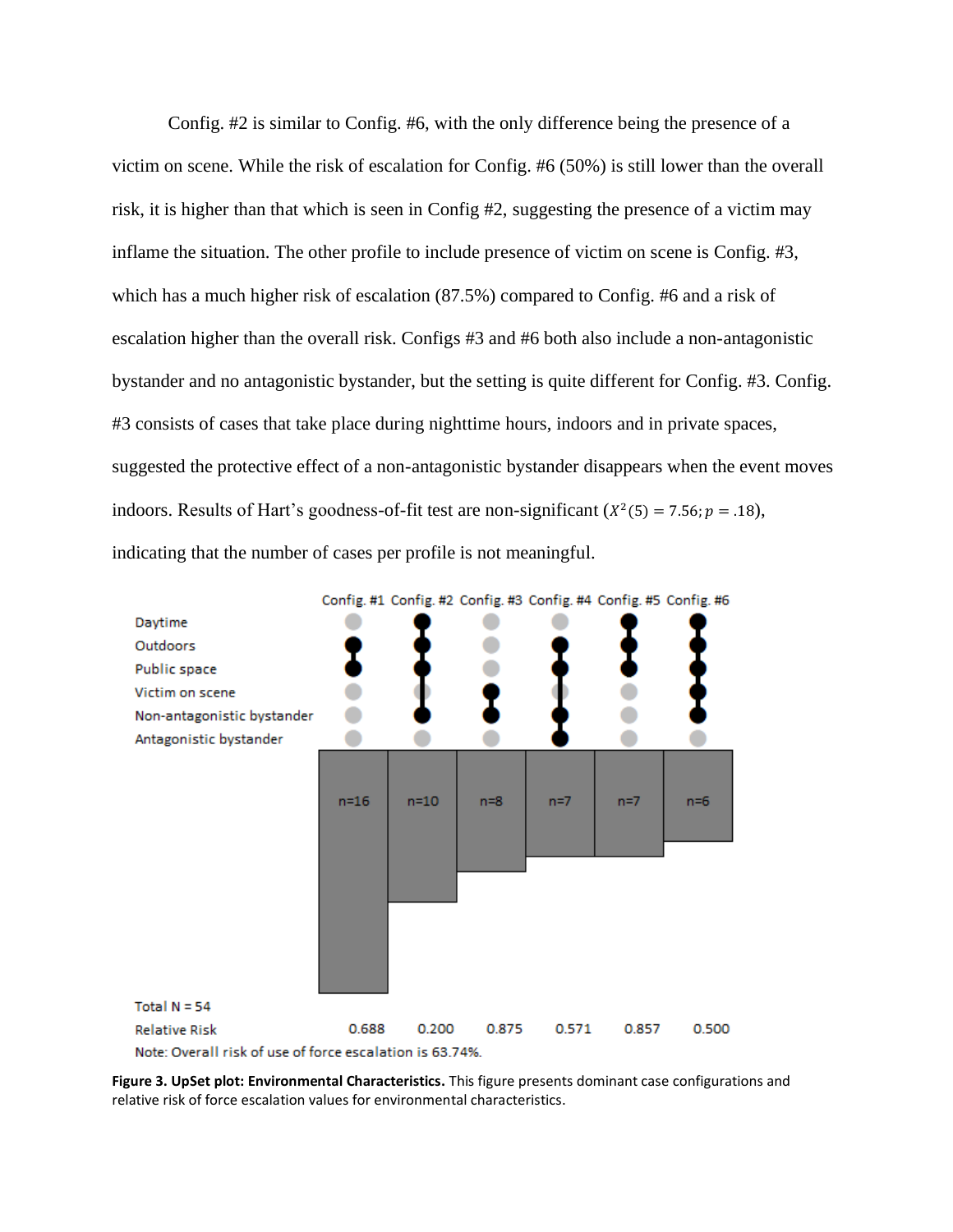#### *Demographic characteristics*

Using a threshold criterion of  $\geq$ 5, 5 dominant demographic characteristics profiles are produced, accounting for 60 cases or 65.93% of the sample. The most common profile (Config. #1) has 17 cases, there is 1 profile with 16 cases, 1 with 10, 1 with 9, and 1 profile with 8 cases (see Figure 4). All dominant configurations include Black or Hispanic suspects, male suspects, and male officers.

Configs. #1, #2, and #4 are each above the overall risk of escalation and account for 46.15% of the total sample. Configs. #1 and #2 are very similar. Both include cases with Black or Hispanic suspects and officers, male suspects and male officers, and suspects under the median suspect age. Config. #2 has a higher risk of escalation (75%) compared to Config. #1 (64.7%), and in Config. #2 the officer age is greater than the median officer age of 29-years. Config. #4 looks very similar to Config. #2, but includes cases with suspects greater than the median suspect age of 29. Config #4 has a risk of escalation (66.7%) which is higher than the overall risk, but lower than in Config. #2. These results suggest that officer age group is a more important predictor of risk of use of force escalation than is suspect age group; a theory that is furthered by Config. #3. Config #3 has a risk of 50% and is configured similarly to Config. #4, with the only difference being the officer age group, which is below the median office age of 29 years. In other words, the highest risk configurations have older officers, but differ in suspect age groups. Lower risk profiles have younger officers but differ in suspect age groups.

The exception to the above results surrounding officer age can be seen in Config. #5. All dominant profiles except Config. #5 include cases with Black or Hispanic officers. Like Configs. #2 and #4 (the highest risk profiles), Config. #5 also includes cases with officers greater than 29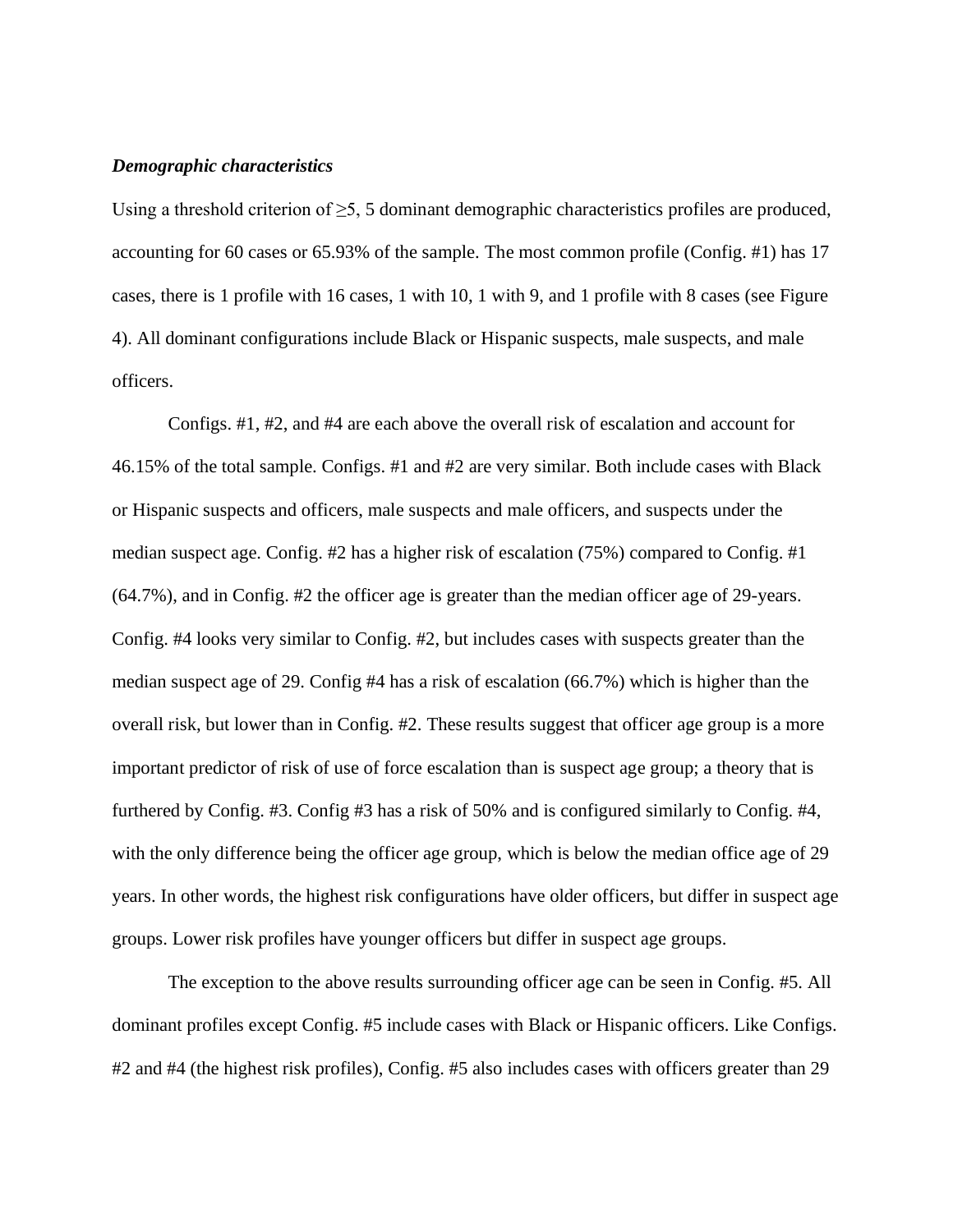years old. Despite this, the risk of escalation is below the overall risk. Config. #4 consists of all 9 cases in the sample that have suspects and officers who are Black or Hispanic, suspects and officers who are male, and suspects and officers greater than 29 years. Config. #5 consists of 8 cases that differ only in the ethnicity composition of the officers, who are white. While officer age group appears to be an important factor in risk of escalation, officer ethnicity appears to supersede age. Although older officers increase risk of escalation, when those officers are white, the risk decreases to below the overall risk of escalation. Results of Hart's goodness-of-fit test are non-significant  $(X^2(4) = 5.83; p = .21)$ 



**Figure 4. UpSet Plot: Demographic Characteristics.** This figure presents dominant case configurations and relative risk of force escalation values for demographic characteristics.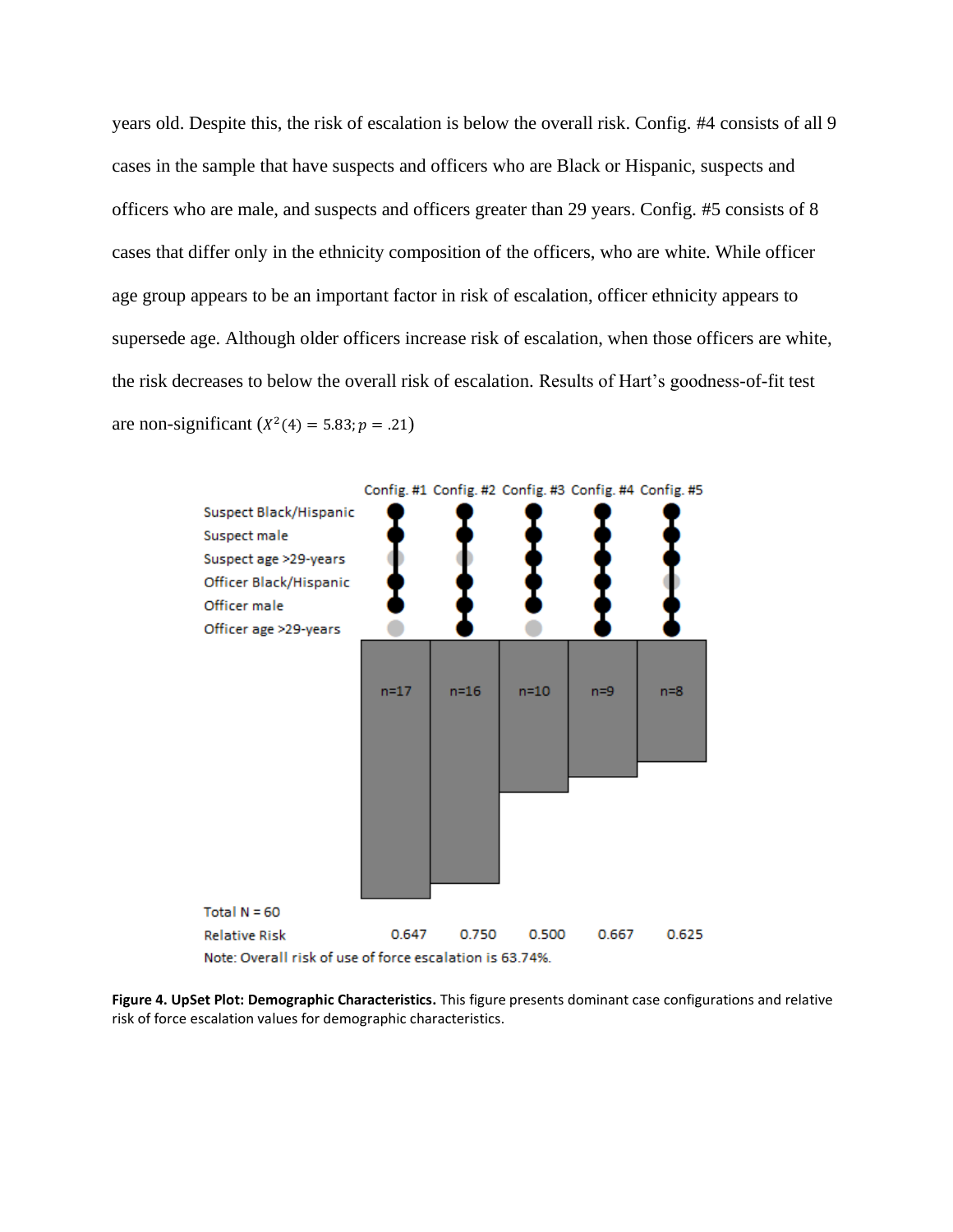#### **Discussion**

Based on Ekblom and Gill's (2016) combined functional and causal scripting approach, this exploratory study identifies action points and environmental characteristics present during use of force events which are indicative of *performance-prevention linking constructs*. We identified how cases are distributed among dominant case configurations of action point, and environmental and individual characteristic indicators, as well as determined the relative risk of use of force escalation from soft empty-hand force to more severe forms of force based on case configuration.

Results indicate that the overall escalation risk is 63.74%. Two of the dominant officer action configurations surpass this overall risk substantially and both include giving a shout command with and without also giving a calm command. The officer action profile with lowest risk of force escalation is also the profile containing the most actions indicative of a procedurally just interaction. These results point to the efficacy of officer use of persistent calm commands and behaving in a procedurally just manner for reducing risk of escalation, which is consistent with NPD's use of force policy (Newark Police Division, 2018, p. 14). While a recent multidisciplinary systematic review by Engel, McManus, and Herold (2020) indicated deescalation training to be at least somewhat effective at changing attitudes and behaviors during interactions between trainees and the public, no studies in the field of policing were located for inclusion in the review. Further, the authors noted a lack of clear definition of the concept of 'deescalation'. Pending replication of results of the present study, we advocate for the use of persistent verbal commands in preventing force escalation specifically in the field of policing, and it is our hope that these results provide some guidance around the inclusion of the use of verbal commands in conceptualizing 'de-escalation'. More generally, we repeat prior calls for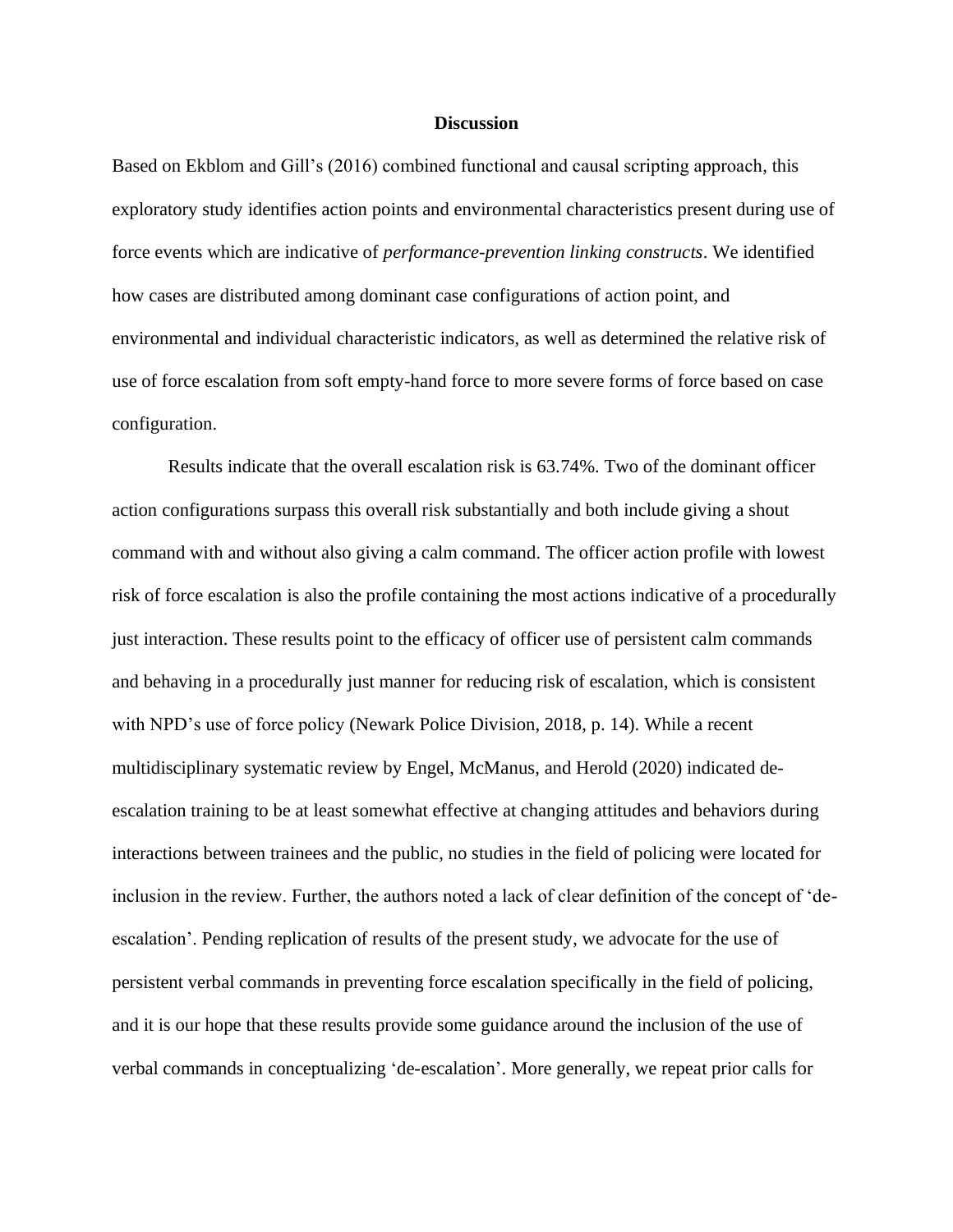researchers to subject BWC footage to SSO analysis in order to create a rich evidence-based to inform police de-escalation strategies (Todak, 2019).

Suspect physical antagonism does not predict escalation when elements such as weapon, suspect flee, and suspect drug or alcohol impairment are also absent. Evidence of drug or alcohol impairment of the suspect appears to be one of the most important contributors to risk of escalation. Research by Lawton (2007, p. 178) found that "officers increase the force applied in situations where they are likely to have a more difficult time gaining control of the situation or in situations that are less predictable." Given the empirical connection between use of force and impairment due to substance and/or extreme psychological excitement (Baldwin et al., 2018), upon replicating study findings, crisis intervention training for officers is advised. Using a sample of 1,063 police-citizen encounters with either suspected mentally ill or substance using individuals, research by Compton et al. (2014) found that at the situational level, officers with crisis intervention training were more likely to rely on verbalization over physical force compared to those without training.

While daytime may elevate risk of escalation, such an effect may be mitigated by the presence of a non-antagonistic bystander. These results suggest that certain types of bystanders can have a civilizing effect on suspects. Some research suggests that BWCs can have a similar civilizing effect on civilians (ODS Consulting, 2011) and can reduce instances of violent police victimization (Douglas, 2020), although other research points to the opposite (Ariel et al., 2016). Owens and Finn (2018) suggest that when BWC-equipped officers narrate police-citizen interactions as they unfold, officers may be more likely to adhere to principles of procedural justice. That said it is also possible that narrating incidents has a civilizing effect on suspects. To create a heightened awareness of the presence of a recording device for the purpose of civilizing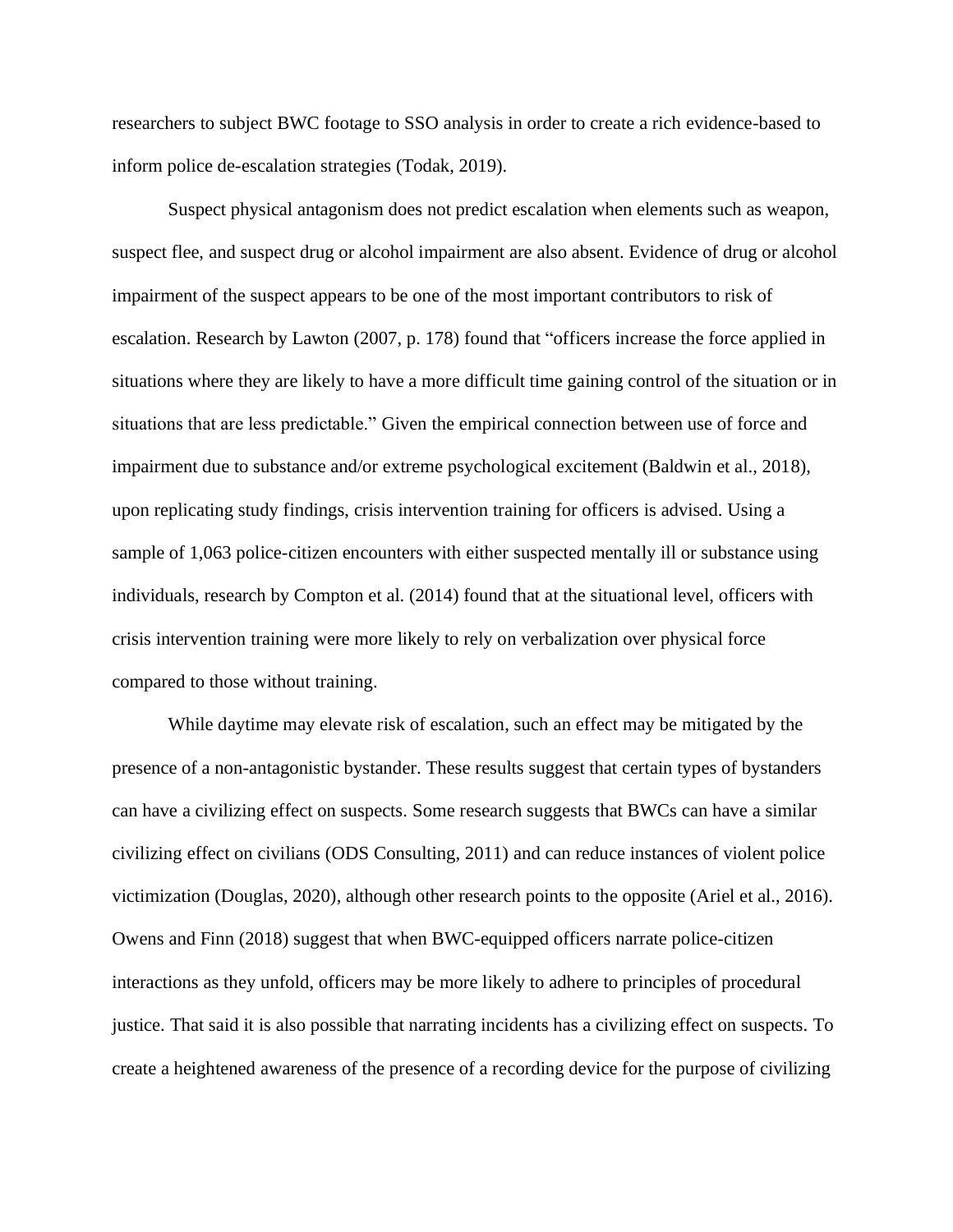suspects, wearers of BWCs may consider narrating interactions as they unfold, but more research is needed linking narrations to suspect actions. Further, cases that take place during nighttime hours, indoors and in private spaces, when the victim is present, suggest the presence of a victim may inflame the situation. Pending replication of study results, we advocate for immediate physical separation of victim and suspect when in a private space.

Results suggest that officer age group is a more important predictor of risk of use of force escalation than is suspect age group. The highest risk configurations include older officers and the lowest risk profiles include younger officers. Police officers who subscribe to a police culture congruent with more unjust practices are more likely to use force (Terrill, Paoline, & Manning, 2003), and procedural justice training is associated with a reduction in use of force (Wood et al., 2020). Older or more experienced officers may be resistant or not exposed to cultural shifts in policing, as well as procedural justice and crisis intervention training. As such, following replication of study results, regular procedural justice training is advised for all officers.

Finally, while officer age group appears to be an important factor in risk of escalation, officer ethnicity appears to supersede age. Although older officers increase risk of escalation, when those officers are white, the risk decreases to below the overall risk of escalation. Findings are consistent with those of Sharp and Atherton (2007), who found that young people in the United Kingdom characterized interactions with Black and minority officers as sometimes more aggressive than their white counterparts. While laboratory experiments have shown implicit-bias training with a 'habit-breaking' approach to be effective at reducing implicit racial bias over the long-term (Devine, Forscher, Austin, & Cox, 2012; Forscher et al., 2017) and we advocate for piloting this type of training in the city of Newark, it should be noted that each locale is unique. For instance, our findings contrast with those of Lawton (2007), who found neither officer nor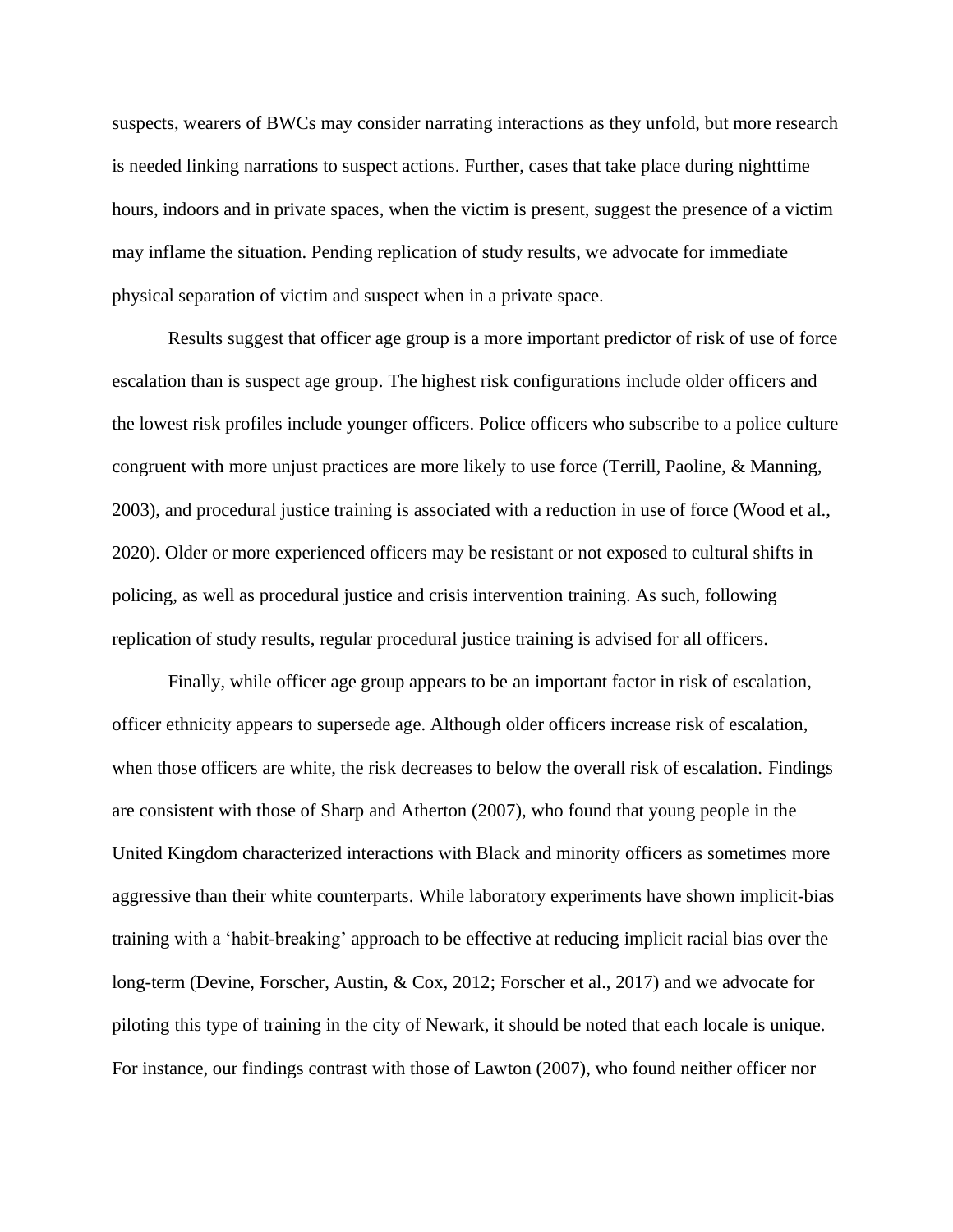civilian race played a significant role in level of force used in Philadelphia; and Brunson and Miller (2006), who found little difference by officer race in the treatment of their St. Louis research subjects. Further research is needed to explore how officer perceptions around use of force differ by officer ethnicity, and how those perceptions differ depending on the ecology of the jurisdictions they serve.

This work presents a pilot of the use of CACC for script analysis and the results of this study point to worthwhile policy implications. However, this study does include several limitations. First, this study is exploratory in nature and relies on a very small sample size. To provide sample size guidance for achieving 80% statistical power, we present a prospective power analyses in Table 3, where  $\alpha = .05$ , effect size w = .3.<sup>8</sup> Degrees of freedom were calculated using Hart's (2020) approach of subtracting 1 from the number of dominant configurations. Thus, in a truth table containing 5 dominant configurations, summing the number of cases found in each of the 5 configurations should result in a sample size of ≥133. While we presently offer a relative risk value of the outcome given a particular profile, by increasing statistical power, clustering is more likely to be context-dependent; thus, the number of cases by configuration will depend on the items included in the profile.<sup>9</sup>

| <b>TODIC 3. I TOSPECTIVE I OWEI ATTOLYSIS</b> |                |   |
|-----------------------------------------------|----------------|---|
| Case Configuration                            | df Sample Size | X |
|                                               |                |   |

**Table 3. Prospective Power Analysis**

| df | Sample Size | X <sup>2</sup> Critical Value | Power |
|----|-------------|-------------------------------|-------|
|    | 133         | 9.49                          | .80   |
|    | 122         | 7.81                          | .80   |
| 5  | 143         | 11.07                         | .80   |
| 4  | 133         | 949                           | .80   |
|    |             |                               |       |

Note: Results based on  $\alpha$  = .05; effect size w = .3

<sup>8</sup> Power analyses were conducted using G\*Power Statistical Power Analysis for Windows and Mac version 3.1.9. For more information on determining effect size thresholds in power analysis, see Cohen (1988).

<sup>9</sup> Applying traditional power analyses to case configurations should be approached with caution as most power analyses rely on a given population, rather than a constructed population to estimate expected frequencies (see Ragin, 2013; Rohlfing, 2018).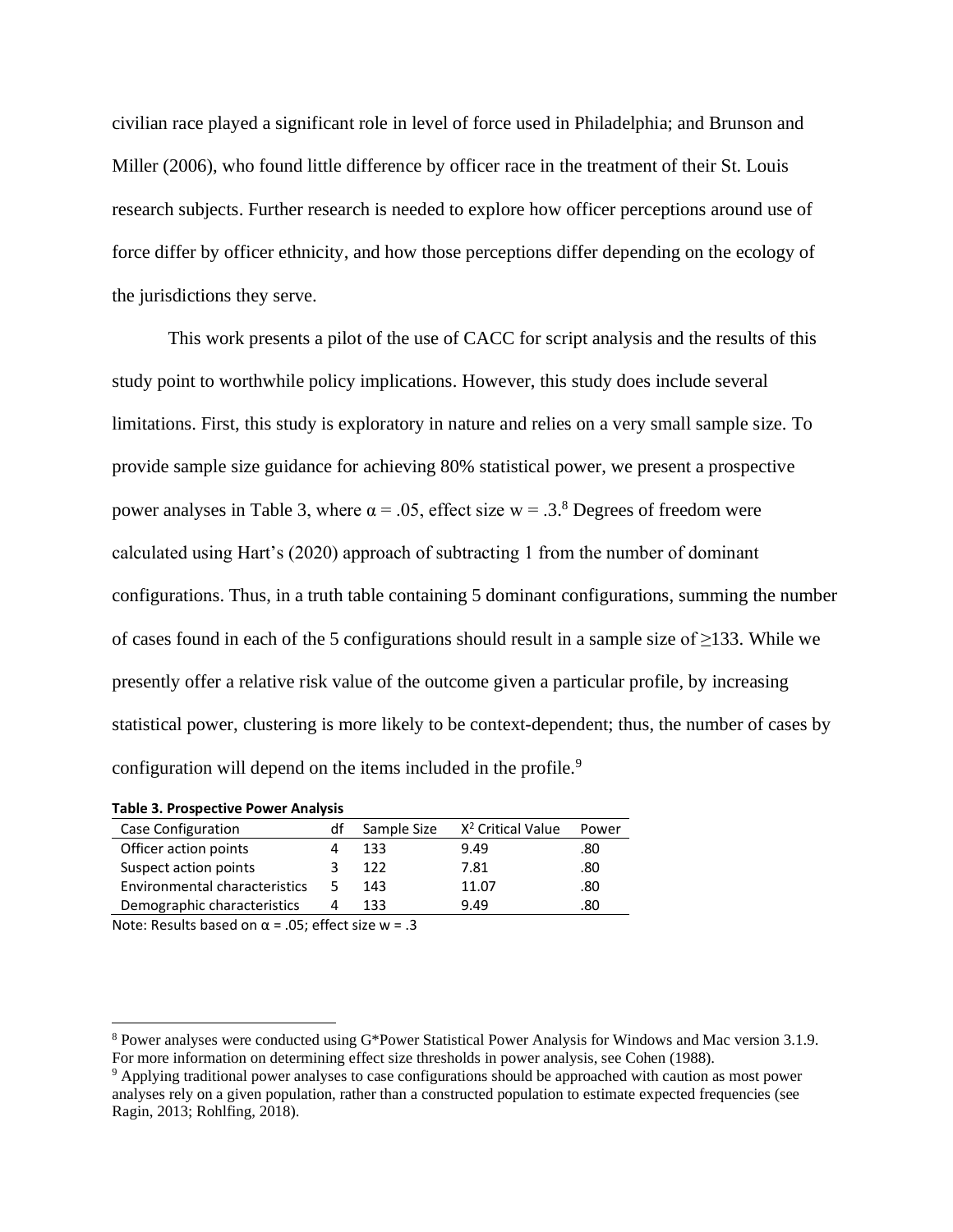Our analytical approach of producing separate truth tables for each actor and environmental variable grouping prevented exploration of interaction effects between officer and suspect action points. Additionally, this study could be strengthened with the inclusion of a comparison group of cases in which force did not occur to determine how dominant configurations differ across outcomes. Future research should engage statistical matching to create equivalent groups and develop action and environmental profiles for both the use of force and comparison groups. Finally, because the data source for this study is primarily camera footage, we were unable to account for pre-event characteristics such as officer use of force histories or suspect criminal histories. Despite limitations, we offer a novel approach to script analysis, as well as provide prevention strategies related to escalation of police use of force—an event which is of grave concern to practitioners, researchers, and the public.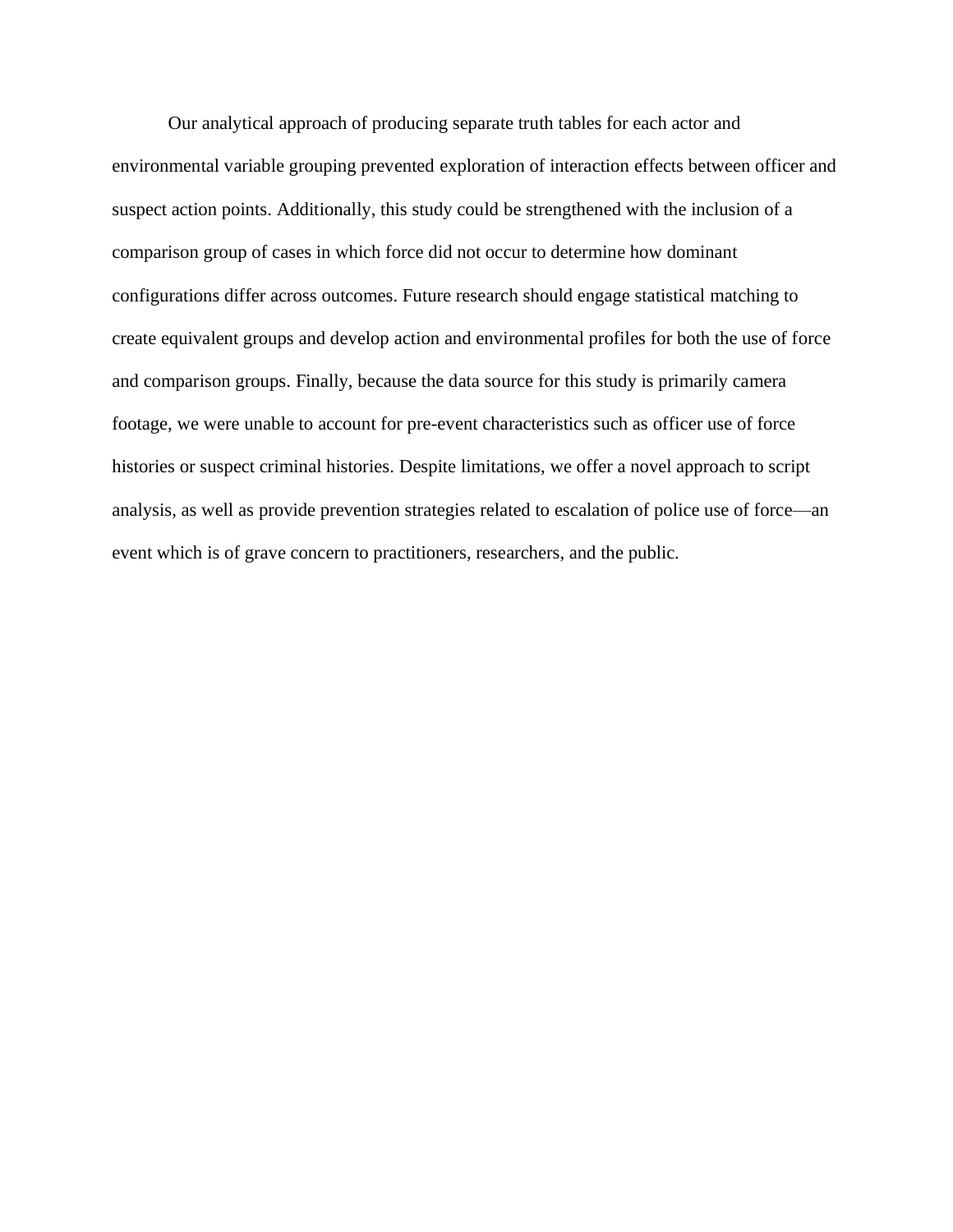### **References**

- Abelson, R. (1976). Script processing in attitude formation and decision making. Pp. 33-46 in John Carroll and John Payne. (Eds.), *Cognition and social behavior*. New York, NY: Erlbaum.
- Abelson, R. (1981). Psychological status of the script concept. *American Psychologist, 36*, 715- 729.
- Alpert, G.P., Dunham, R.G., & MacDonald, J.M. (2004). Interactive police-citizen encounters that result in force. *Police Quarterly, 7*(4), 475-488.
- Alpert, G. P., & Dunham, R. G. (1997). The force factor: Measuring police use of force relative to suspect resistance. Washington, DC: Police Executive Research Forum.
- Alpert, G. P., & Smith, W. C. (1994). How reasonable is the reasonable man: Police and excessive force. *Journal of Criminal Law & Criminology*, *85*(2), 481-501.
- Ariel, B. et al. (2016). Wearing body cameras increases assaults against officers and does not reduce police use of force: Results from a global multi-site experiment. *European Journal of Criminology, 13*(6), 744–755.
- Baldwin, S., Hall, C., Blaskovits, B., Bennell, C., Lawrence, C., & Semple, T. (2018). Excited delirium syndrome (ExDS): Situational factors and risks to officer safety in non-fatal use of force encounters. *International Journal of Law and Psychiatry, 60*, 26-34.
- Binder, A., & Scharf, P. (1980). The violent police-citizen encounter. *The ANNALS of the American Academy of Political and Social Science*, *452*(1), 111-121.
- Bolger, P. C. (2015). Just following orders: A meta-analysis of the correlates of American police officer use of force decisions. *American Journal of Criminal Justice*, *40*(3), 466-492.
- Brantingham, P.J. & Brantingham, P.L. (1984). *Patterns in crime.* New York. NY: Macmillan.
- Brantingham, P.L. & Brantingham, P.J. (1993). Nodes, paths and edges: Considerations on the complexity of crime and the physical environment. *Journal of Environmental Psychology, 13*, 3-28.
- Brayley, H., Cockbain, E., & Laycock, G. (2011). The value of crime scripting: Deconstructing internal child sex trafficking. *Policing, 5*(2), 132-143.
- Brunson, R. (2007). "Police don't like black people": African-American young men's accumulated police experiences. *Criminology & Public Policy, 6*(1), 71-101.
- Brunson, R.K. & Miller, J. (2006). Young black men and urban policing in the United States. *British Journal of Criminology, 46*(4), 613-40.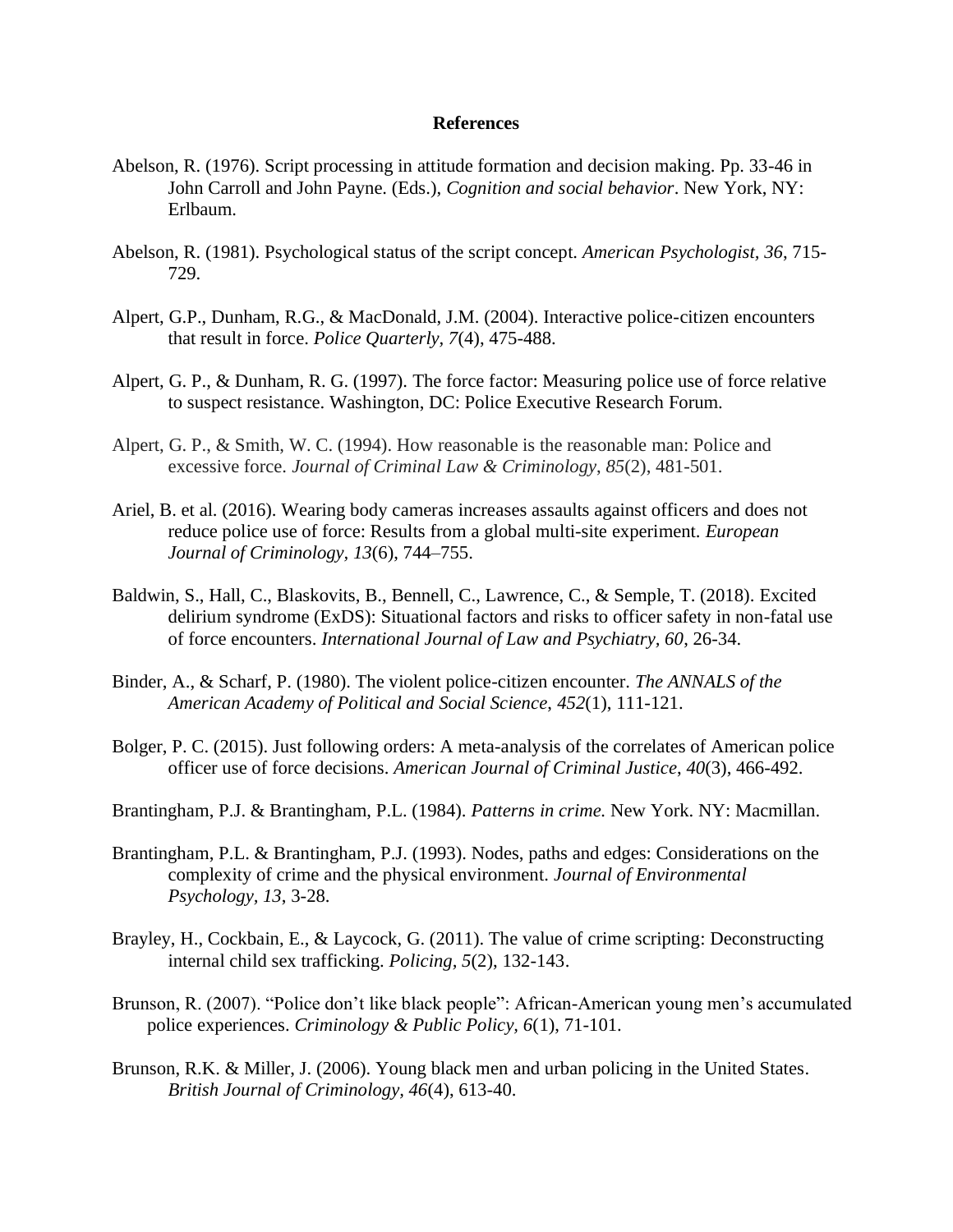- Bryant, W., Townsley, M., & Leclerc, B. (2014). Preventing maritime pirate attacks: A conjunctive analysis of the effectiveness of ship protection measures recommended by the international maritime organization. *Journal of Transportation Security, 7*, 69-82.
- Chiu, Y., Leclerc, B., & Townsley, M. (2011). Crime script analysis of drug manufacturing in clandestine laboratories: Implications for prevention. *British Journal of Criminology, 51*, 355-374.
- Clarke, R.V. (1983). Situational crime prevention: Its theoretical basis and practical scope. In M. Tonry & N. Morris (Eds.), *Crime and Justice* (Vol. 4) (225-256)*.* Chicago: University of Chicago Press.
- Clarke, R.V. & Cornish, D.B. (1985). Modeling offenders' decisions: A framework for research and policy. In M. Tonry & N. Morris (Eds.), *Crime and Justice* (Vol. 6) (147-185)*.* Chicago: University of Chicago Press.
- Cohen, J. (1988). Statistical power analysis for the behavioral sciences. Hillsdale, New Jersey: Lawrence Erlbaum Associates.
- Compton, M. T. et al. (2014). The police‐based crisis intervention team (CIT) model: II. Effects on level of force and resolution, referral and arrest. *Psychiatric Services, 65*(4), 523-529.
- Cornish, D. (1994a). Crimes as scripts. pp. 30-45 in Diane Zahm & Paul Cromwell (eds.), *Proceedings of the International Seminar on Environmental Criminology and Crime Analysis*. Coral Gables, FL: Florida Criminal Justice Executive Institute.
- Cornish, D. (1994b). The procedural analysis of offending and its relevance for situational prevention. In R.V. Clarke (ed.), *Crime Prevention Studies*, vol. 3 (151-196). Monsey, NY: Criminal Justice Press.
- Cornish, D.B. & Clarke, R.V. (1987). Understanding crime displacement: An application of rational choice theory. *Criminology, 25*(4), 933-947.
- Davis, E., Whyde, A., & Langton, L. (2018). Contacts between police and the public, 2015. Washington, DC: Department of Justice, U.S. Bureau of Justice Statistics. Retrieved from <https://www.bjs.gov/content/pub/pdf/cpp15.pdf>
- Dehghanniri, H. & Borrion, H. (2019 online). Crime scripting: A systematic review. *European Journal of Criminology*, 1-22.
- DeLeeuw, J. G., & Pridemore, W. A. (2018). The threat from within: A conjunctive analysis of domestic terrorism incidents in the United States, United Kingdom, and Ireland. *Perspectives on Terrorism*, *12*, 26-54.

Devine, P.G., Forscher, P.S., Austin, A.J., Cox, W.T. (2012). Long-term reduction in implicit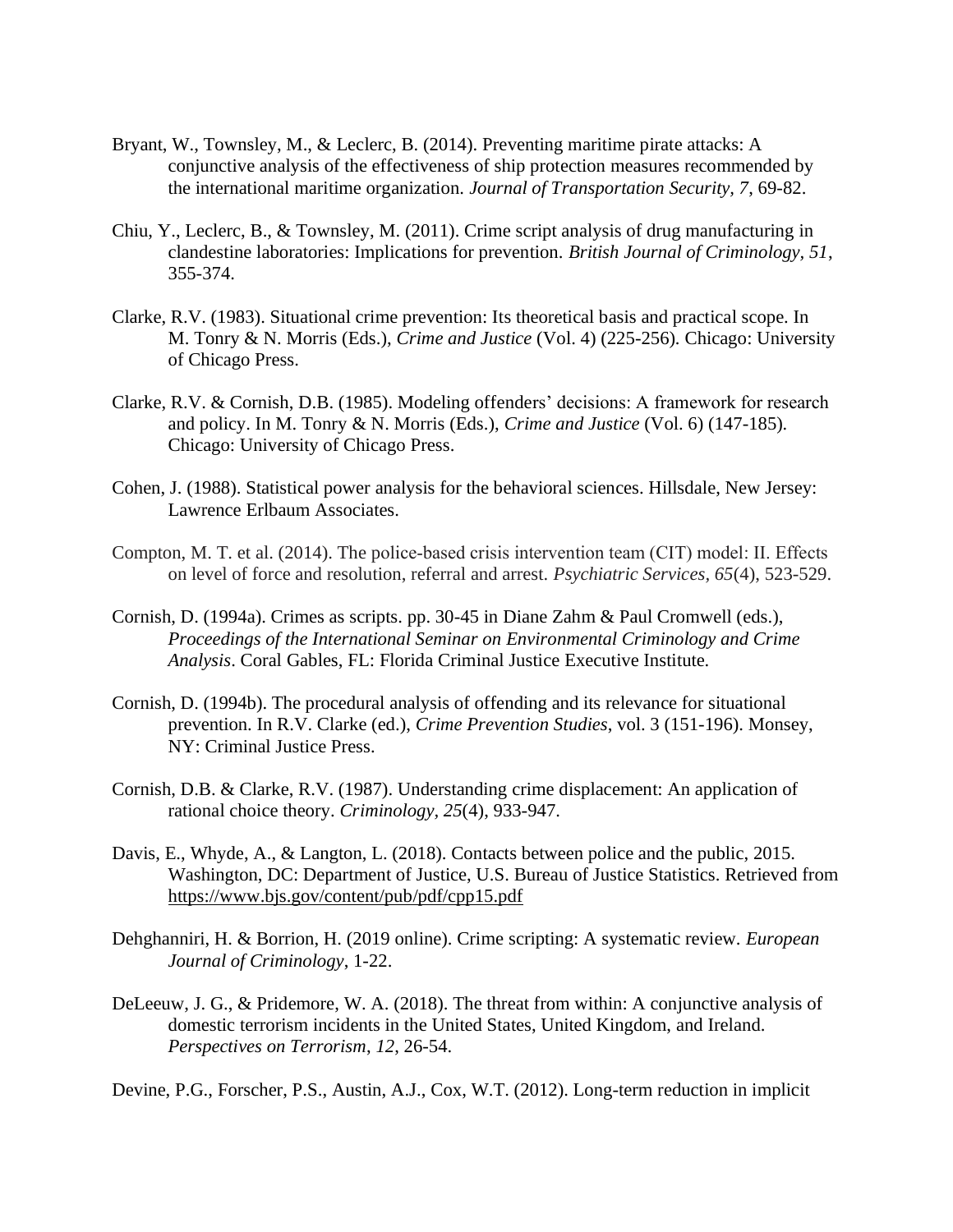race bias: A prejudice habit-breaking intervention. *Journal of Experimental Social Psychology*, *48* (6), 1267–1278.

- Douglas, S. (2020). The effects of body-worn cameras on violent police victimization. *Policing: A Journal of Policy and Practice,* DOI: 10.1093/police/paaa032.
- Doherty, E. E., & Cwick, J. M. (2016). Unpacking the complexity of life events and desistance: An application of Conjunctive Analysis of Case Configurations to developmental and life course criminology. *Journal of Developmental and Life Course Criminology*, *2*, 45-63.
- Dror, I. E. (2007). Perception of risk and the decision to use force. *Policing: A Journal of Policy and Practice*, *1*(3), 265-272.
- Ekblom, P., & Gill, M. (2016). Rewriting the script: Cross-disciplinary exploration and conceptual consolidation of the procedural analysis of crime. *European Journal on Criminal Policy and Research, 22*, 319-339.
- Engel, R.S., McManus, H.D., & Herold, T.D. (2020). Does de‐escalation training work? A systematic review and call for evidence in police use‐of‐force reform. *Criminology & Public Policy, 19*(3), 721– 759.
- Forscher, P.S., Mitamura, C., Dix, E.L., Cox, W.T., Devine, P.G. (2017). Breaking the prejudice habit: Mechanisms, timecourse, and longevity. *Journal of Experimental Social Psychology, 72*, 133–146.
- Garner, J.H., Maxwell, C.D., Heraux, C.G. (2002). Characteristics associated with the prevalence and severity of force used by the police. *Justice Quarterly, 194*, 705–746
- Glaser, B. G. (2016). Open coding descriptions. *Grounded Theory Review*, *15*(2), 108-110.
- Gruenewald, J., Klein, B. R., Drawve, G., Smith, B. L., & Ratcliff, K. (2019). Suspicious preoperational activities and law enforcement interdiction of terrorist plots. *Policing*, *42*, 89-107.
- Hart, T.C. (2020). Identifying situational clustering and quantifying its magnitude in dominant case configurations: New methods for conjunctive analysis. *Crime & Delinquency, 66*(1), 143-159.
- Hart, T.C. & Miethe, T.D. (2015). Configural behavior settings of crime event locations: Toward an alternative conceptualization of criminogenic microenvironments. *Journal of Research in Crime and Delinquency, 52*(3), 373-402.
- Holt, T.J. & Lee, J.R. (2020). A crime script analysis of counterfeit identity document procurement online. *Deviant Behavior*, DOI: [10.1080/01639625.2020.1825915](https://doi.org/10.1080/01639625.2020.1825915)

Hutchings, A, & Holt, T.J. (2015). A crime script analysis of the online stolen data market. *British*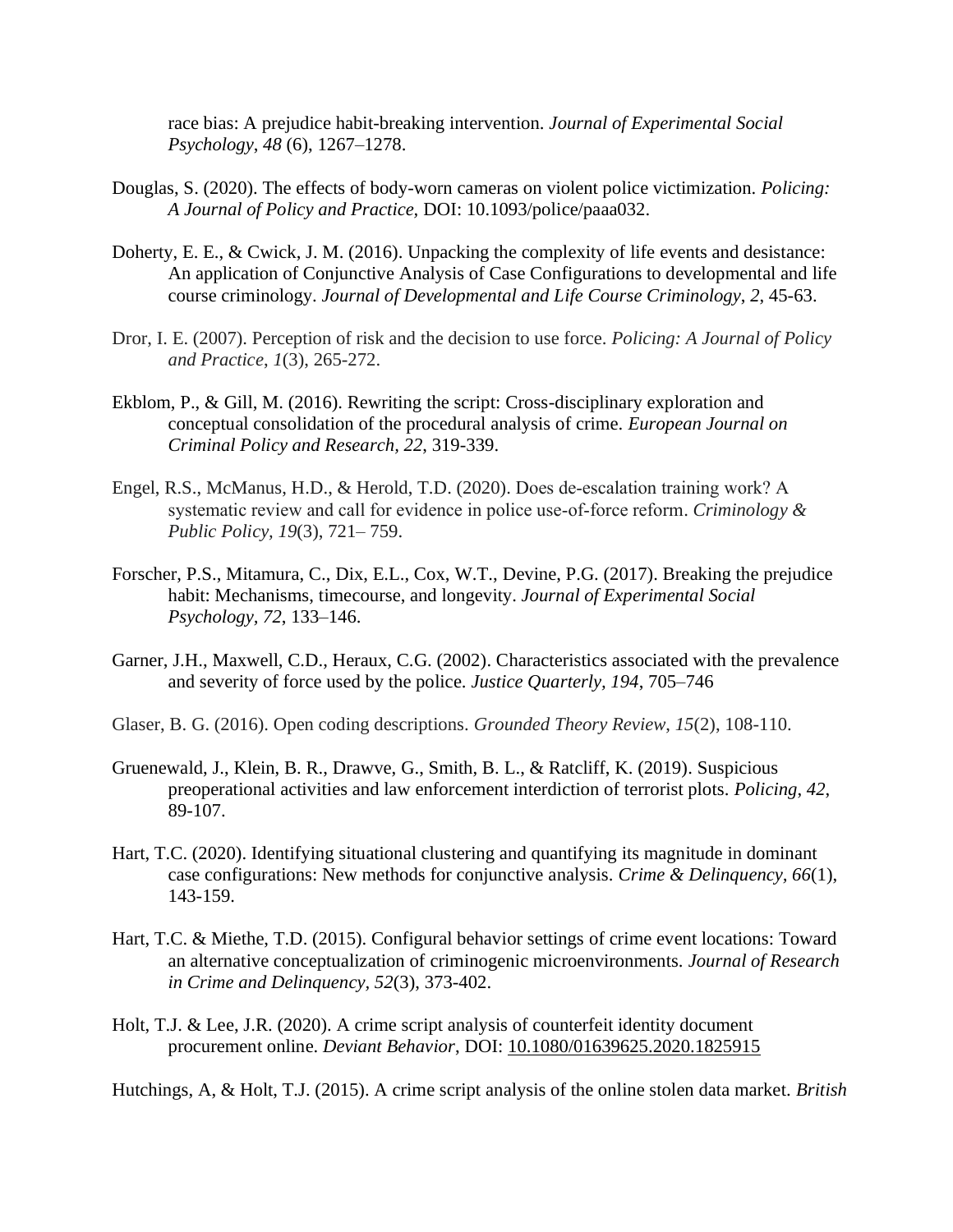*Journal of Criminology, 55*, 596-614.

- Keatley, D.A., Mcgurk, S., & Allely, C.S. (2020) Understanding School Shootings with Crime Script Analysis, *Deviant Behavior, 41*(9), 1084-1096.
- Kirk, D.S. & Matsuda, M. (2011). Legal cynicism, collective efficacy, and the ecology of arrest. *Criminology, 49*(2), 433-472.
- Kirk, D.S. & Papachristos, A.V. (2011). Cultural mechanisms and the persistence of neighborhood violence. *American Journal of Sociology, 116*, 1190–233.
- Lawton, B. A. (2007). Levels of Nonlethal Force: An Examination of Individual, Situational, and Contextual Factors. *Journal of Research in Crime and Delinquency*, *44*(2), 163–184.
- Leclerc, B. & Reynald, D. (2017). When scripts and guardianship unite: A script model to facilitate intervention of capable guardians in public settings. *Security Journal, 30*, 793- 806.
- Leclerc, B. & Wortley, R. (2014). The reasoning criminal: Twenty-five years on. Pp. 1-11 in *Cognition and Crime: Offender Decision Making and Script Analysis*, edited by Benoit Leclerc and Richard Wortley. New York: Routledge.
- Leclerc, B, Wortley, R., & Smallbone, S. (2011). Getting into the script of adult child sex offenders and mapping out situational prevention measures. *Journal of Research in Crime and Delinquency, 48*(2), 209-237.
- MacDonald, J. M., Manz, P. W., Alpert, G. P., & Dunham, R. G. (2003). Police use of force: Examining the relationship between calls for service and the balance of police force and suspect resistance. *Journal of Criminal Justice*, *31*(2), 119-127.
- Malm, A. (2019). Promise of police body-worn cameras. *Criminology & Public Policy*, *18*(1), 119–130.
- Makin, D. A., Willits, D. W., & Brooks, R. (2020). Systematic social event modeling : a methodology for analyzing body-worn camera footage body-worn camera footage. *International Journal of Social Research Methodology*, DOI: 10.1080/13645579.2020.1766775
- Miethe, T.D., Hart, T.C., & Regoeczi, W.C. (2008). The conjunctive analysis of case configurations: An exploratory method for discrete multivariate analyses of crime data. *Journal of Quantitative Criminology, 24*(2), 227-241.
- Miethe, T.D. & Sousa, W.H. (2010). Carjacking and its consequences: A situational analysis of risk factors for differential outcomes. *Security Journal, 23*, 241-258.

Nassauer, A., & Legewie, N.M. (2018). Video data analysis: A methodological frame for a novel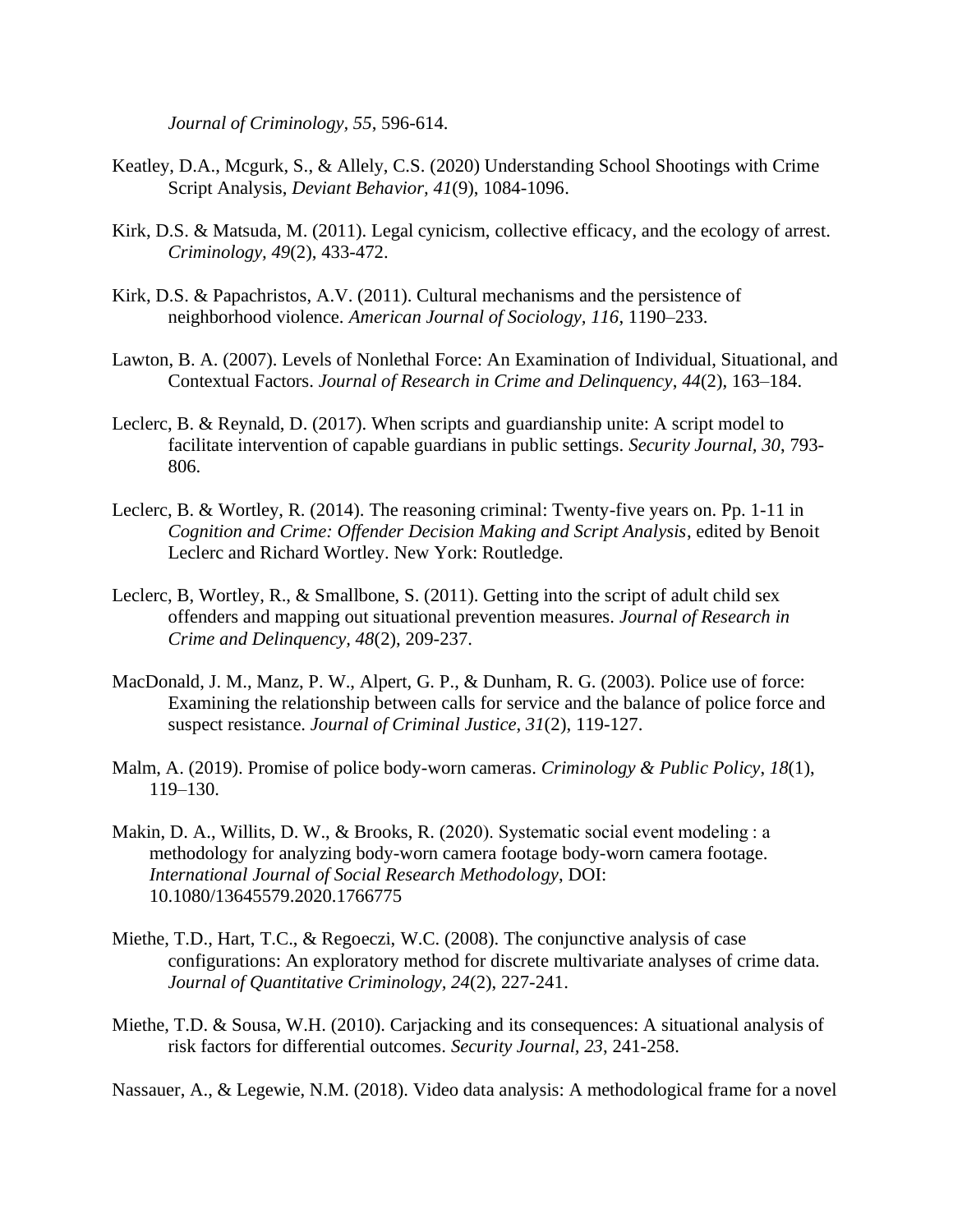research trend. *Sociological Methods & Research*, 1-40.

- National Institute of Justice (NIJ). (2009). *The use-of-force continuum.* Retrieved from http://www.nij.gov/topics/law-enforcement/officer-safety/use-offorce/pages/continuum.aspx
- Newark Police Division. (2018). *Newark Police Division general order no. 18-20: Use of force*. Newark, NJ: Newark Police Division. Retrieved from [https://c3bb32f4-4b49-462c-abf8-](https://c3bb32f4-4b49-462c-abf8-5d2c1d510fe0.filesusr.com/ugd/582c35_25e1670cb2c040069c4139f2ccae9974.pdf) [5d2c1d510fe0.filesusr.com/ugd/582c35\\_25e1670cb2c040069c4139f2ccae9974.pdf](https://c3bb32f4-4b49-462c-abf8-5d2c1d510fe0.filesusr.com/ugd/582c35_25e1670cb2c040069c4139f2ccae9974.pdf)
- ODS Consulting (2011). Body worn video projects in Paisley and Aberdeen: Self-evaluation. Glasgow, Scotland: Author. Retrieved from [http://www.bwvsg.com/wp](http://www.bwvsg.com/wp-content/uploads/2013/07/BWV-Scottish-Report.pdf)[content/uploads/2013/07/BWV-Scottish-Report.pdf](http://www.bwvsg.com/wp-content/uploads/2013/07/BWV-Scottish-Report.pdf)
- Owens, C., & Finn, W. (2018). Body-worn video through the lens of a cluster randomized controlled trial in London: Implications for future research. *Policing: A Journal of Policy and Practice, 12*(1), 77–82.
- Paoline III, E. A., & Terrill, W. (2007). Police education, experience, and the use of force. *Criminal Justice and Behavior*, *34*(2), 179-196.
- Regin, C. (2013). New directions in the logic of social inquiry. *Political Research Quarterly, 66*(1), 171-174.
- Reiss, A.J. (1968). Police brutality-answers to key questions. *Trans-action, 5*, 10-19.
- Reiss, A.J. (1971). Systematic observation of natural social phenomena. *Sociological Methodology, 3*, 3-33.
- Rennison, C.M., Dragiewicz, M., & DeKeseredy, W.S. (2013). Context matters: Violence against women and reporting to police in rural, suburban and urban areas. *American Journal of Criminal Justice, 38*, 141-159.

Rohlfing, I. (2018). Power and false negatives in qualitative comparative analysis: Foundations, simulation and estimation for empirical studies. *Political Analysis, 26*, 72-89.

- Rosenbaum, D.P., Schuck, A.M., Costello, S.K., Hawkins, D.F., & Ring, M.K. (2005). Attitudes toward the police: The effects of direct and vicarious experience. *Police Quarterly, 8*, 343–365.
- Rossler, M. T., & Terrill, W. (2017). Mental illness, police use of force, and citizen injury. *Police Quarterly*, *20*(2), 189-212.
- Sampson, R. J., & Bartusch, D. J. (1998). Legal cynicism and (subcultural?) tolerance of deviance: The neighborhood context of racial differences. *Law & Society Review, 32*(4), 777-804.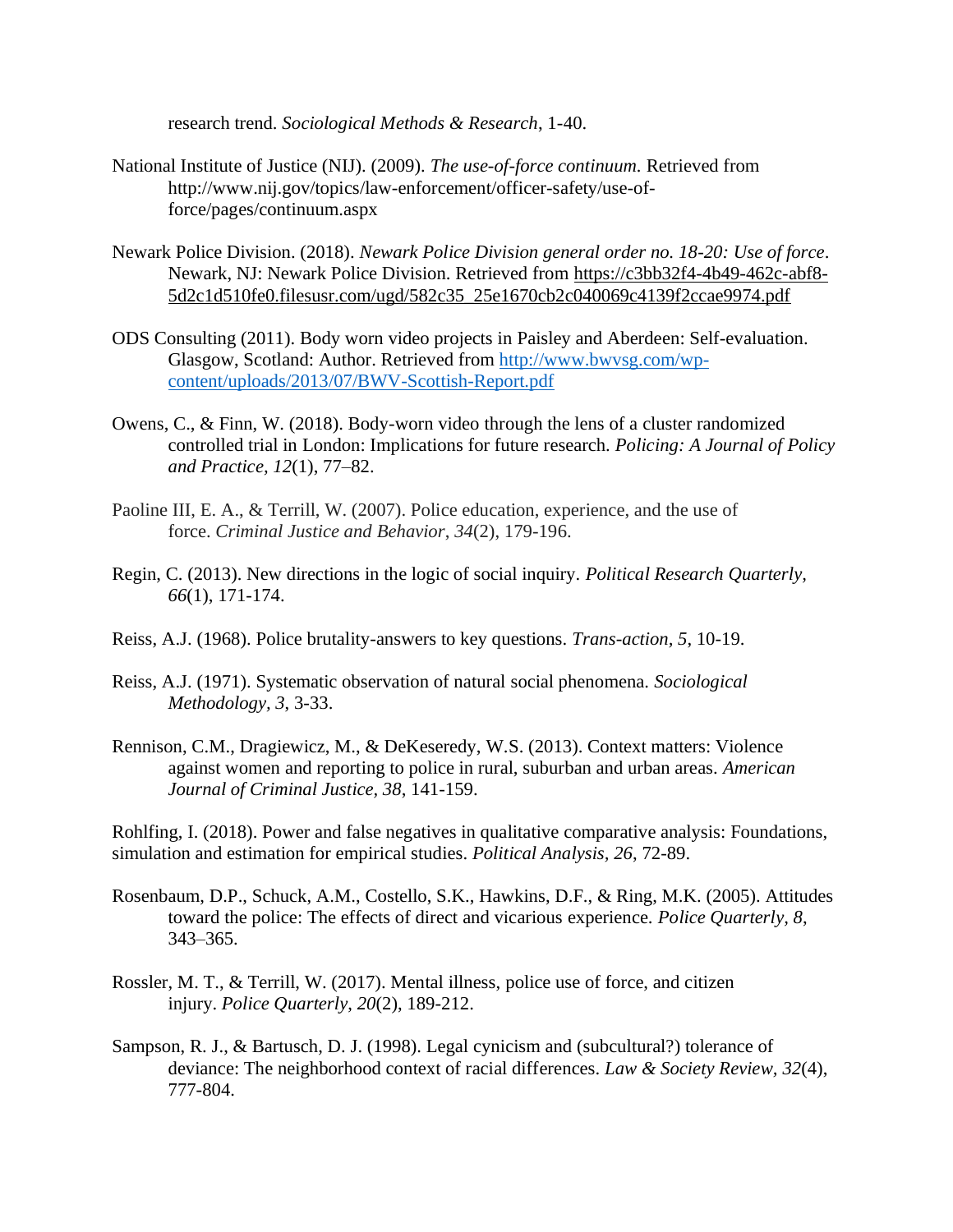- Schank, R. & Abelson, R. (1977). *Scripts, plans, goals and understanding: An inquiry into human knowledge*. Hillsdale, NJ: Erlbaum.
- Shaffer, D.K.& Miethe, T.D. (2011). Are similar sex offenders treated similarly? A conjunctive analysis of disparities in community notification decisions*. Journal of Research in Crime and Delinquency, 48*(3), 448-471.
- Sharp, D. & Atherton, S. (2007). To serve and protect? The experiences of policing in the community of young people from black and other ethnic minority groups. *British Journal of Criminology, 47*(5), 746-763.
- Sherman, L. W. (1980). Causes of police behavior: The current state of quantitative research. *Journal of Research in Crime and Delinquency*, *17*(1), 69-100.
- Sytsma, V. & Piza, E. (2018). Script analysis of open-air drug selling: A systematic social observation of CCTV footage. *Journal of Research in Crime and Delinquency, 55*(1), 78-102.
- Terrill, W. (2003). Police use of force and suspect resistance: The micro-process of the police suspect encounter. *Police Quarterly, 6*, 51-83.
- Terrill, W. (2005). Police use of force: A transactional approach. *Justice Quarterly, 22*, 107-138.
- Terrill, W., Paoline, E.A., & Manning, P.K. (2003). Police culture and coercion. *Criminology, 41*(4), 1003-1034.
- Toch, H. (1969). Violent men: An inquiry into the psychology of violence. Chicago: Aldine.
- Todak, N. (2019). Using body-worn cameras to create an evidence based de-escalation training program. *Evidence based policing: An introduction*. (pp. 187–196). Bristol, UK.: Policy Press.
- Todak, N. & James, L. (2018). A systematic social observation study of police de-escalation tactics. *Police Quarterly, 21*(4), 509-543.
- U.S. Department of Justice Civil Rights Division. (2014). Investigation of the Newark Police Department. United States Attorney's Office, District of New Jersey.
- White, M. D. (2016). Transactional encounters, crisis-driven reform, and the potential for a national police deadly force database. *Criminology & Pub. Pol'y*, *15*, 223.
- Willits, D. W., & Makin, D. A. (2018). Show me what happened: Analyzing use of force through analysis of body-worn camera footage. *Journal of Research in Crime and Delinquency*, *55*(1), 51-77.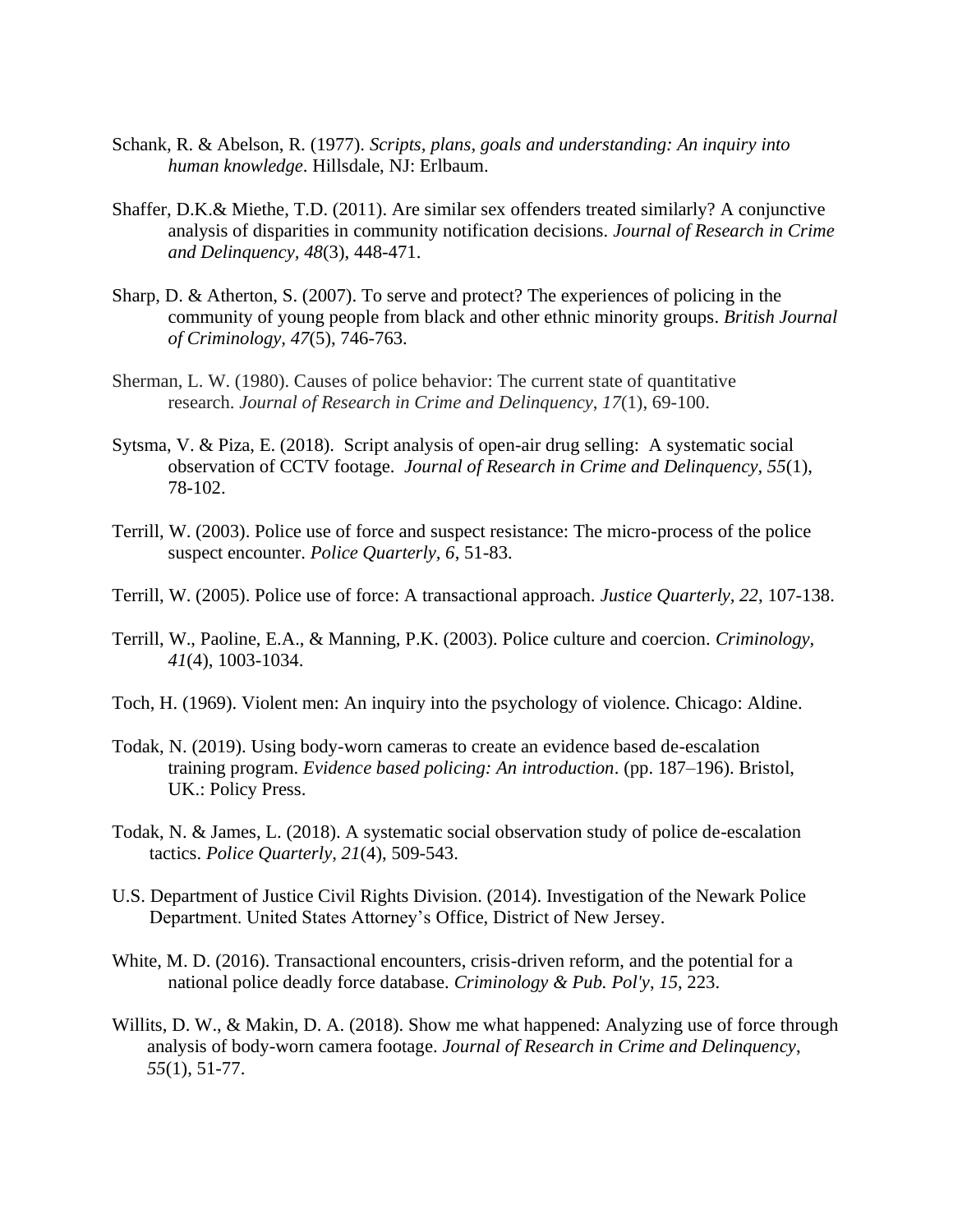- Wood, G., Tyler, T.R., & Papachristos, A.V. (2020). Procedural justice training reduces police use of force and complaints against officers. *Proceedings of the National Academy of Sciences, 117*(18), 9815-9821.
- Wortley, R. (2008). Situational precipitators of crime. In R. Wortley & L. Mazerolle (Eds.), Environmental Criminology and Crime Analysis. Cullompton: Willan.

## **Court Cases Cited**

*United States v. City of Newark* (2016). consent decree, No.2:16-cv-01731-MCA-MAH.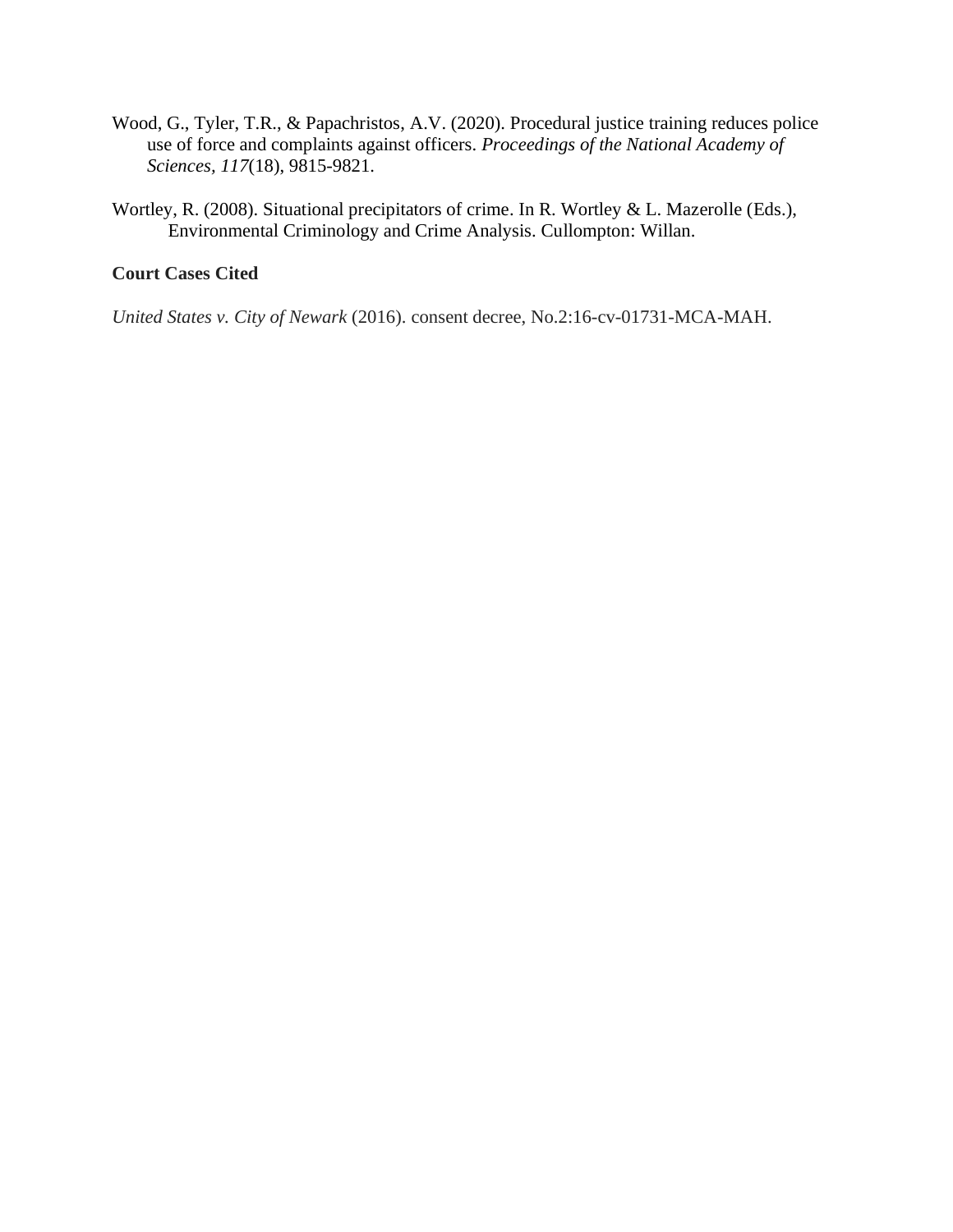#### **APPENDIX A.**



**Measurement, Coding, and Analytical Procedures Workflow.** This figure depicts the workflow associated with measurement, coding, and analytical procedures.